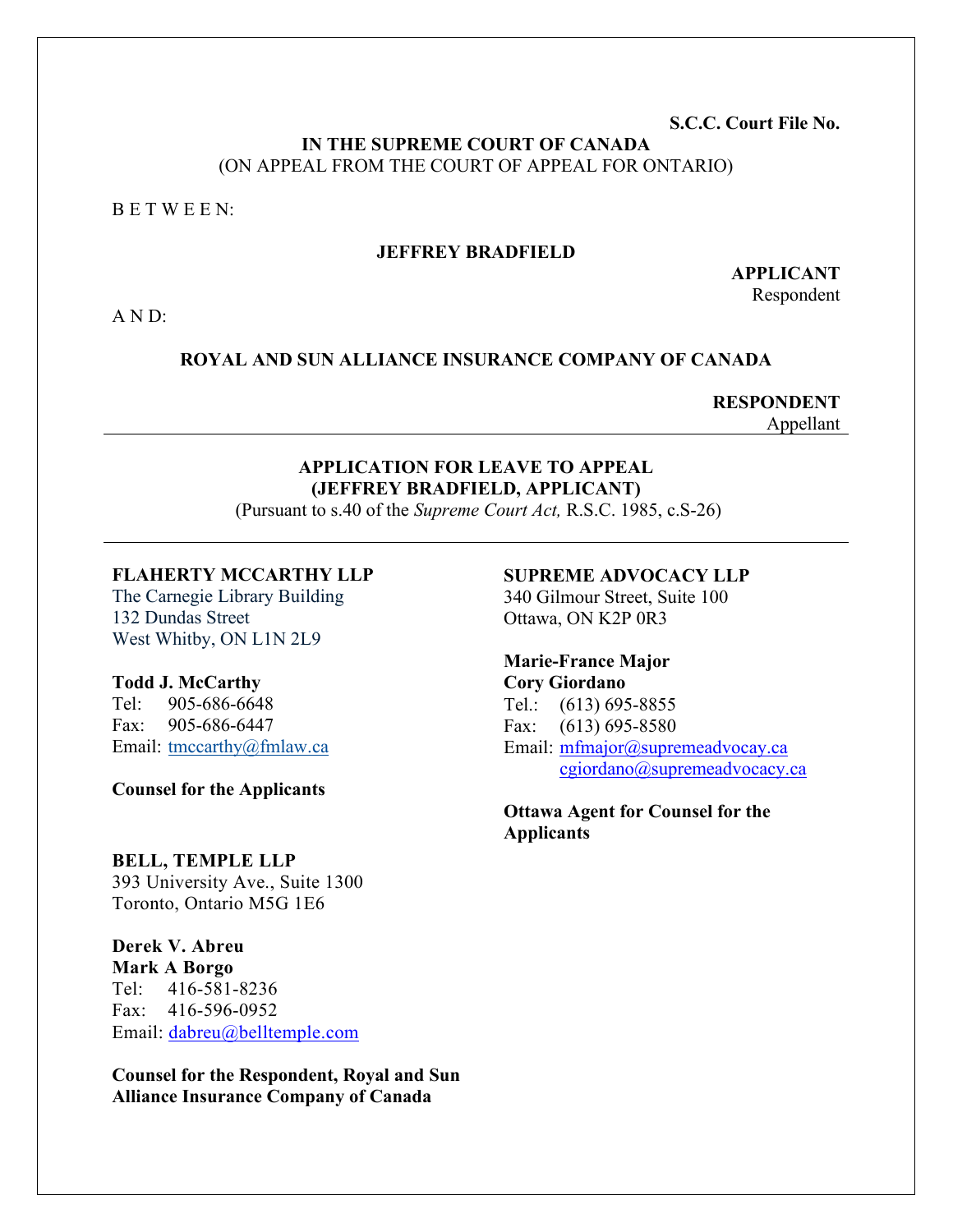| <b>Tab</b>                                                                                                                                         | Page |
|----------------------------------------------------------------------------------------------------------------------------------------------------|------|
|                                                                                                                                                    |      |
| 2. Reasons and Judgments below                                                                                                                     |      |
| A. Reason for Judgment of the Ontario Superior Court of Justice, dated July 25,                                                                    |      |
| B. Judgment of the Ontario Superior Court of Justice, dated July 25, 2018 15                                                                       |      |
| C. Reasons for Judgment of the Ontario Court of Appeal, dated October 7, 2019  18                                                                  |      |
|                                                                                                                                                    |      |
| 3. Memorandum of Argument                                                                                                                          |      |
|                                                                                                                                                    |      |
|                                                                                                                                                    |      |
|                                                                                                                                                    |      |
|                                                                                                                                                    |      |
|                                                                                                                                                    |      |
|                                                                                                                                                    |      |
| The Respondent's insurer's "off-coverage" position38                                                                                               |      |
|                                                                                                                                                    |      |
|                                                                                                                                                    |      |
|                                                                                                                                                    |      |
|                                                                                                                                                    |      |
| Issue 1: Should an insurer be permitted to deny coverage for breach of an<br>insurance policy three years after electing to defend a claim? 42     |      |
|                                                                                                                                                    |      |
|                                                                                                                                                    |      |
| What is the level of knowledge required on the part of an insurer before it<br>can be taken to have expressed an 'unequivocal intention to abandon |      |
|                                                                                                                                                    |      |
|                                                                                                                                                    |      |
|                                                                                                                                                    |      |
|                                                                                                                                                    |      |
|                                                                                                                                                    |      |

# **TABLE OF CONTENTS**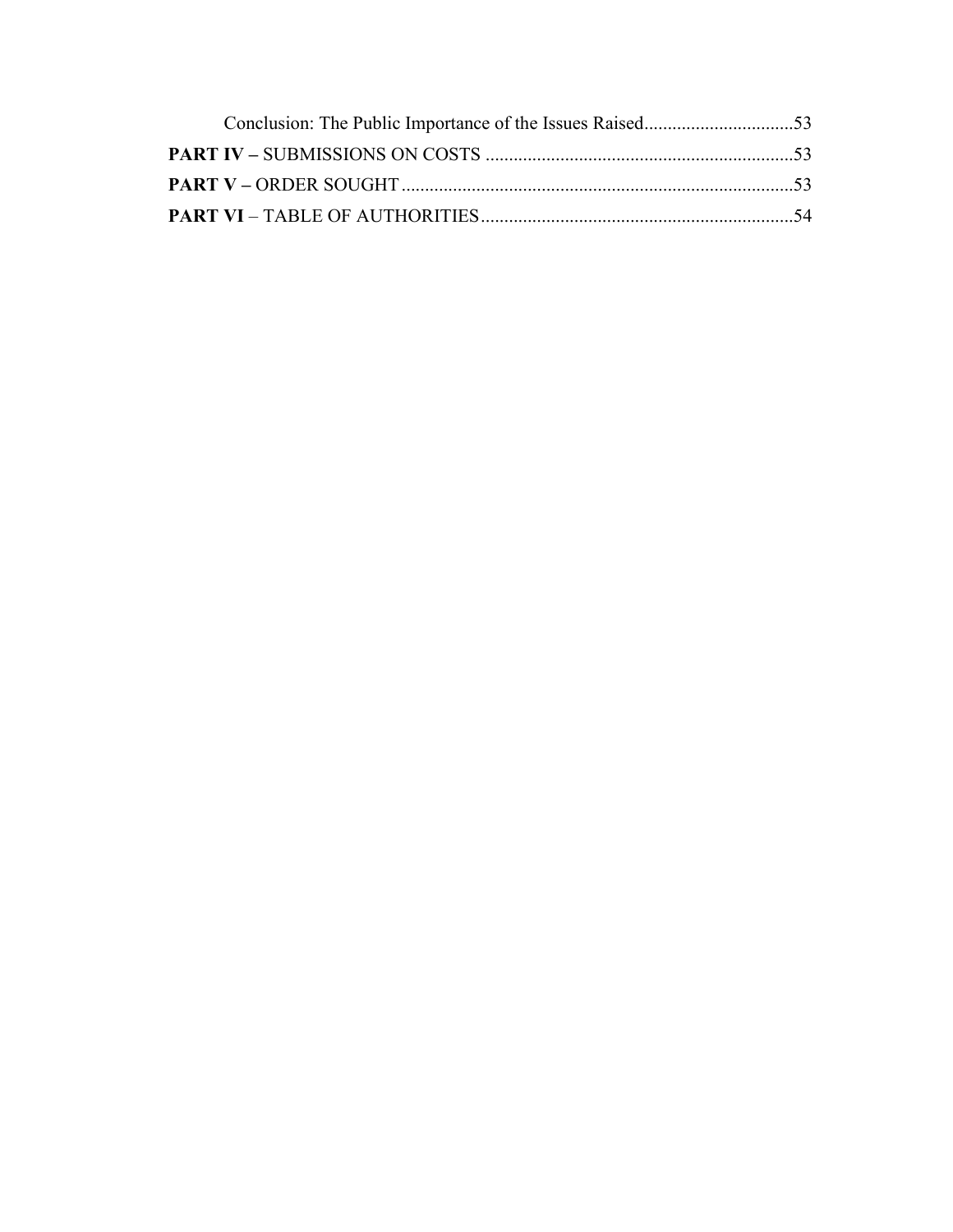#### **PART I – OVERVIEW & STATEMENT OF FACTS**

### **Overview**

#### *A clear issue of public importance*

In *Hryniak v. Mauldin*<sup>[1](#page-3-0)</sup> this Honourable Court declared a "culture shift" was required to 1. create an environment promoting timely and affordable access to the civil justice system. In the context of insurance claims, these objectives are accomplished by promptness and due diligence in determining or resolving fundamental issues of coverage prior to or without the need for trial.

 $2.$ This case is about an insurance company's ability to deny coverage for breach of an insurance policy *after* it has already elected to defend a claim, an issue this Honourable Court has not addressed since 1994.<sup>[2](#page-3-1)</sup> At a practical level, this case asks: what is the level of knowledge required on the part of an insurer before it can be taken to have expressed an 'unequivocal intention to abandon rights'?<sup>[3](#page-3-2)</sup> The Trial Judge and the Court of Appeal decision below fundamentally disagree on the answer to this question. Indeed, the Court of Appeal decision below is at odds with recent parallel authority from the same Court of Appeal.<sup>[4](#page-3-3)</sup>

3. The answer to these questions will fundamentally affect the success or failure of the contemporary civil litigation culture shift called for by this Honourable Court in *Hryniak*. By granting Leave in this case, however, this Honourable Court could provide clear guidance on what should be, for Canada, the point beyond which an insurer can be taken to have made up its mind on issues of coverage, a matter of central importance to the administration of justice, the efficiency of our courts and, indeed, for insured persons and consumers. This application for leave to appeal asks this Honourable Court to resolve the debate and send a message to insurers: that the diligent resolution of pre-trial issues of coverage is both an expectation and an obligation on their part.

<span id="page-3-0"></span><sup>1</sup> *Hryniak v. Mauldin*, 2014 SCC 7 (CanLII), [2014] 1 SCR 87.

<span id="page-3-1"></span><sup>2</sup> *Saskatchewan River Bungalows Ltd. v. Maritime Life Assurance Co.*, 1994 CanLII 100 (SCC), [1994] 2 SCR 490.

<span id="page-3-2"></span><sup>3</sup> *Bradfield v. Royal Sun Alliance Insurance*, 2019 ONCA 800 (CanLII) at para. 33.

<span id="page-3-3"></span><sup>4</sup> *The Commonwell Mutual Insurance Group v. Campbell*, 2019 ONCA 668 (CanLII).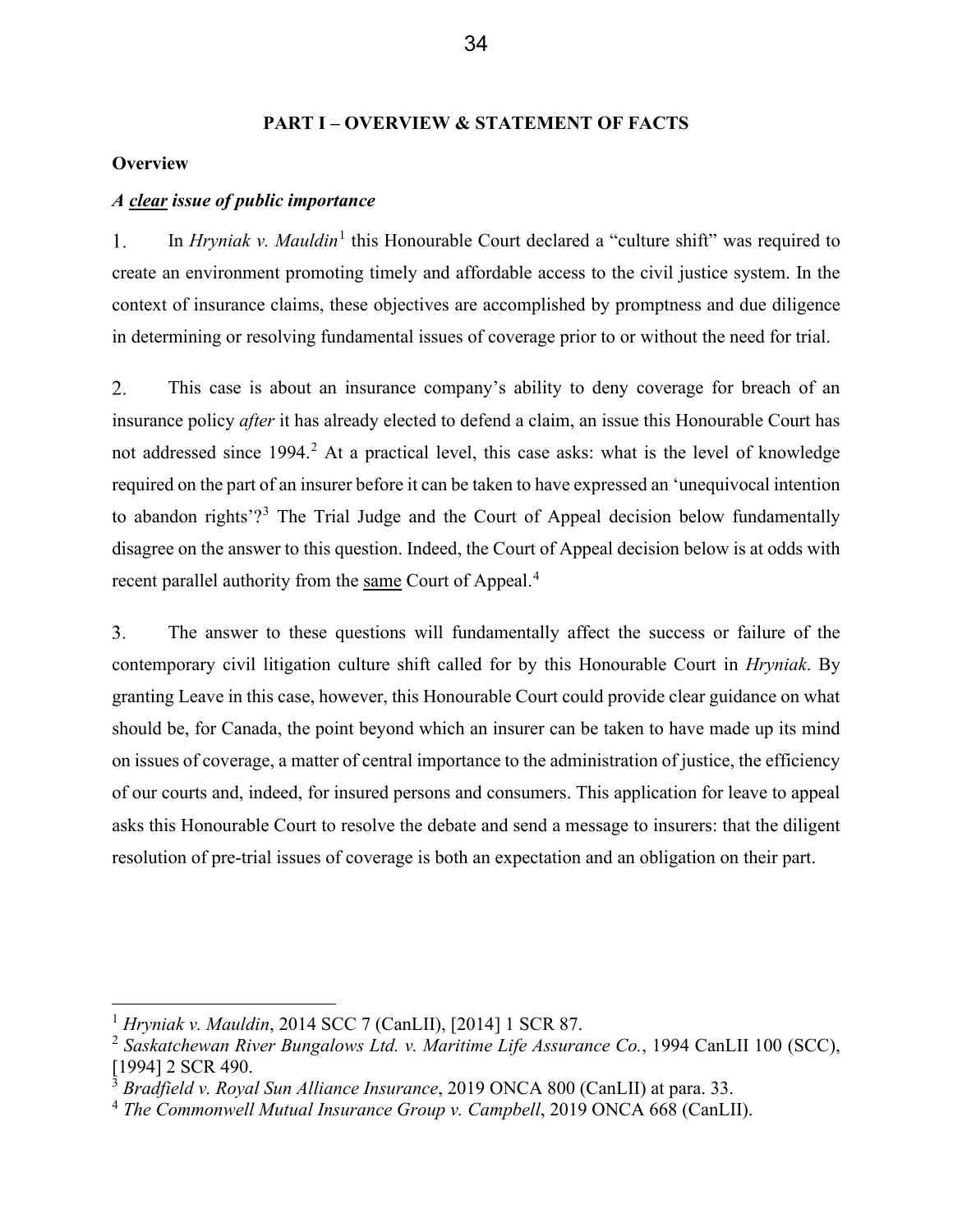$4.$ The issues now before this Honourable Court arise in the context of a fatal motorcycle accident. On May 29, 2006, the Applicant (Mr. Jeffrey Bradfield) and the late Mr. Devecseri were out riding their motorcycles in Durham region, along with Mr. Paul Latanski. Mr. Devecseri was in front. Unfortunately, he drove onto the wrong side of the road and collided with Mr. Jeremy Caton's automobile. Although the Applicant did not hit Mr. Caton's automobile, Mr. Devecseri was killed and Mr. Caton was injured in the accident.<sup>[5](#page-4-0)</sup>

5. Mr. Caton brought an action in which the Devecseri estate and the Applicant were found liable for damages resulting from the accident. Mr. Devecseri was insured by the Royal and Sun Alliance Insurance Company of Canada (the "Respondent insurer"). The judgment awarded \$1.8 Million in total damages, apportioned 10/90 between the Applicant and Devecseri, and it also indemnified the Applicant against Mr. Devecseri's estate.<sup>[6](#page-4-1)</sup> Despite the Respondent insurer's participation in this matter, as noted, the issue as to whether the Respondent insurer should be required to provide insurance coverage to Mr. Devecseri's estate remained undetermined at the first trial.<sup>[7](#page-4-2)</sup>

6. In this case, that most basic preliminary decision – an insurer's choice to provide coverage or not – was altered late into the litigation process, in fact three years into that process. For the Trial Judge, echoing the established jurisprudence on the subject,  $\delta$  three years was "... much too late", resulting in prejudice to the parties and necessitating a second trial. For the Trial Judge, waiver and estoppel clearly applied in these circumstances.

7. For over three years, the Respondent insurer's conduct reasonably caused the Applicant (and other parties to this litigation) to believe that its policy would be in effect.<sup>[9](#page-4-4)</sup> Controversially,  $^{10}$  $^{10}$  $^{10}$ 

<span id="page-4-0"></span><sup>5</sup> *Bradfield v. Royal Sun Alliance Insurance*, 2019 ONCA 800 (CanLII) at para. 2.

<span id="page-4-1"></span><sup>6</sup> *Bradfield v. Royal and Sun Alliance Insurance Company of Canada*, 2018 ONSC 4477 (CanLII) at para. 3.

<span id="page-4-2"></span><sup>7</sup> *Bradfield v. Royal Sun Alliance Insurance*, 2019 ONCA 800 (CanLII) at para. 4.

<span id="page-4-3"></span><sup>8</sup> *Rosenblood Estate v. Law Society of Upper Canada* (1989), 37 C.C.L.I. 142 (Ont. H.C.J.), aff'd. 16 C.C.L.I. (2d) 226 (Ont. C.A.); *The Commonwell Mutual Assurance Group v. Campbell*, 2018 ONSC 5899 (CanLII) at para. 42.

<span id="page-4-4"></span><sup>9</sup> *Insurance Act*, RSO 1990, c I.8, s. 131(1).

<span id="page-4-5"></span><sup>&</sup>lt;sup>10</sup> *The Commonwell Mutual Insurance Group v. Campbell*, 2019 ONCA 668 (CanLII).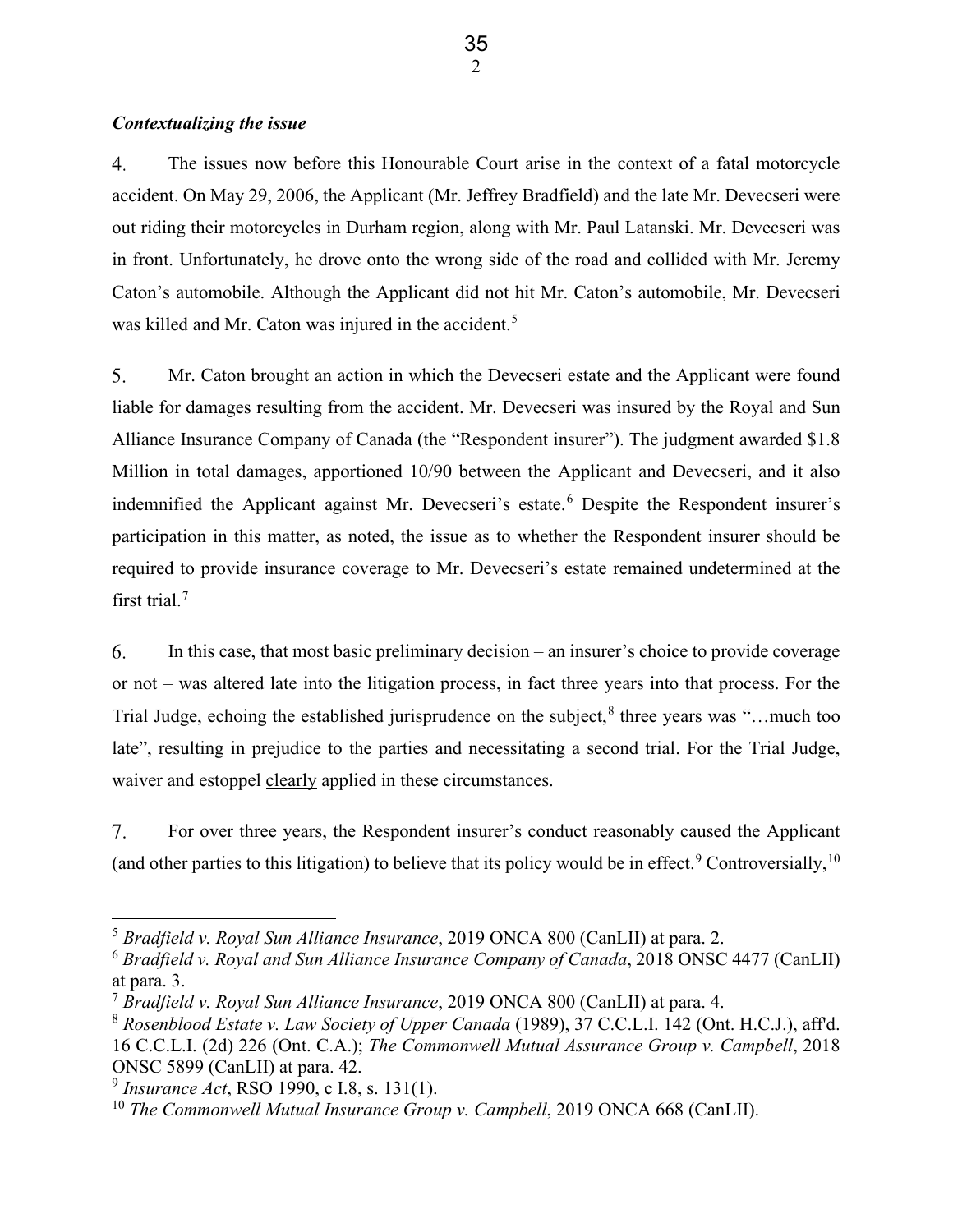the Court of Appeal below rejected that view. For the Court of Appeal, the Respondent insurer did not waive its right and should not be estopped from taking an "off-coverage" position despite:

- retaining an insurance adjuster to investigate policy breaches and coverage being fully aware of its insured's M2 license status;
- requesting all information required to determine the extent of coverage, including a coroner's report to determine the insured's blood alcohol level;
- retaining and instructing counsel;
- serving and filing a notice of intent to defend and statement of defence;
- engaging in pre-trial, strategic planning, documentary discovery; and
- attending discoveries.

8. The reason: the Court of Appeal found that to apply waiver and estoppel in these circumstances requires "actual knowledge" (on the Respondent insurer's part) of the policy breach. It is not enough that the relevant information existed, and was specifically requested by the Respondent insurer, or that the Respondent was clearly alive to the possibility that the insured person was in violation of the policy. Moreover, it did not seem to matter that the Respondent insurer's business is to determine the extent of coverage on the part of its customers – particularly in the context of litigation. For the Court of Appeal, the Respondent insurer's conduct did not result in any prejudice to the insured despite undisputed evidence of prejudice at trial.<sup>[11](#page-5-0)</sup>

9. To put it bluntly, the Respondent was here rewarded for its lack of diligence in determining coverage as a pre-trial issue, the very antithesis of this Honourable Court's directive in *Hryniak*. That not only prejudiced the insured in this case, it has the potential to negatively affect the legitimate expectations of millions of Canadian insured persons. The question for this Honourable Court: how late into the game before an insurer decides whether it *really* wants to play? More specifically, how long should an insured have to wait before an insurer finally decides whether to adopt/not adopt an "off-coverage" position?

<span id="page-5-0"></span><sup>11</sup> *Bradfield v. Royal Sun Alliance Insurance*, 2019 ONCA 800 (CanLII) at para. 55.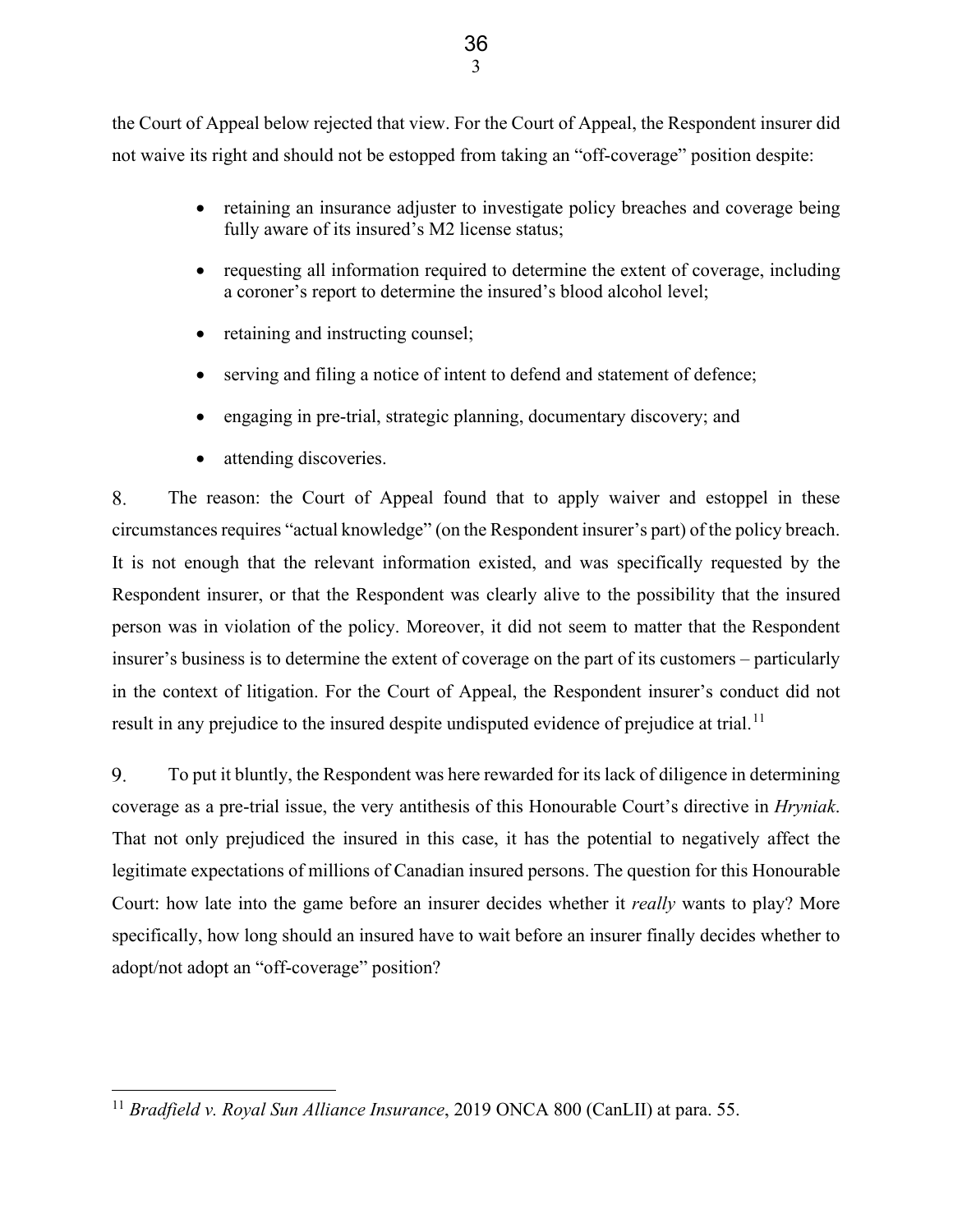### **Statement of Facts:**

#### *Timeline of key events*

- May 29, 2006: Mr. Devecseri and the Applicant are involved in an accident with a car operated by Mr. Jeremy Caton. Mr. Devecseri is killed.<sup>[12](#page-6-0)</sup>
- **June 6, 2006:** The Respondent appoints Mr. Tom Eddy as adjuster to investigate the accident and coverage/potential policy breaches;  $^{13}$  $^{13}$  $^{13}$
- **August 29, 2006:** Coroner's report indicates Mr. Devecseri had alcohol in his system.<sup>[14](#page-6-2)</sup>
- **September 25, 2006:** "The Eddy Report" confirms the Respondent insurer asked "to obtain a copy of the Coroner's report" and indicates Mr. Eddy could "easily do so".<sup>[15](#page-6-3)</sup>
- **February 28, 2007:** Mr. Eddy concludes the investigation.<sup>[16](#page-6-4)</sup>
- **October 7, 2007:** The Applicant commences an action against Mr. Devecseri's estate for uninsured/underinsured coverage that includes an allegation of alcohol consumption by Devecseri in the Statement of Claim.<sup>[17](#page-6-5)</sup>
- **May 27, 2008:** Mr. Caton commences an action against, *inter alia*, Mr. Devecseri's estate and the Applicant.<sup>[18](#page-6-6)</sup>
- **August 3, 2008:** The Respondent insurer retains Mr. Stuart Forbes to defend Mr. Devecseri's estate in both actions.<sup>[19](#page-6-7)</sup>
- **August 13, 2008:** Mr. Forbes delivers notice of intent to defend on behalf of the Respondent insurer.<sup>[20](#page-6-8)</sup>
- **March 5, 2009:** Mr. Forbes files a statement of defence in both actions, formally unreservedly stating "we elect to defend", again on behalf of the Respondent insurer.<sup>[21](#page-6-9)</sup>

- <span id="page-6-4"></span><sup>16</sup> *Ibid,* at para. 61.
- <span id="page-6-5"></span><sup>17</sup> *Ibid,* at para. 12.
- <span id="page-6-6"></span><sup>18</sup> *Ibid,* at para. 13.
- <span id="page-6-7"></span><sup>19</sup> *Ibid,* at para. 15.
- <span id="page-6-8"></span><sup>20</sup> *Ibid,* at para. 65.

<span id="page-6-0"></span><sup>&</sup>lt;sup>12</sup> *Bradfield v. Royal and Sun Alliance Insurance Company of Canada*, 2018 ONSC 4477 (CanLII) at para. 9.

<span id="page-6-1"></span><sup>&</sup>lt;sup>13</sup> *Bradfield v. Royal and Sun Alliance Insurance Company of Canada*, 2018 ONSC 4477 (CanLII) at para. 14.

<span id="page-6-2"></span><sup>14</sup> *Ibid,* at para. 19.

<span id="page-6-3"></span><sup>15</sup> *Ibid,* at para. 53.

<span id="page-6-9"></span><sup>21</sup> *Ibid,* at paras. 15 and 65.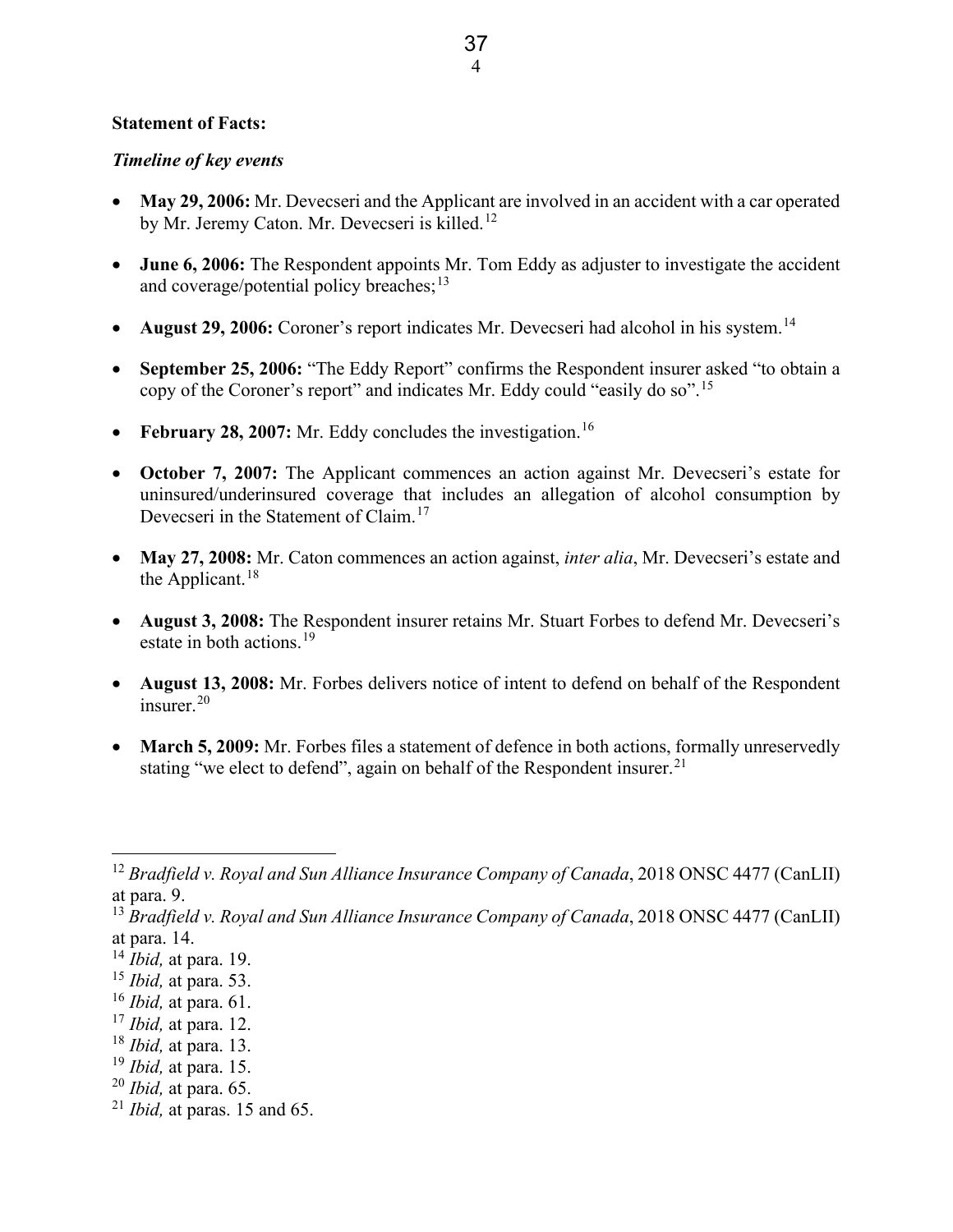- **June 25, 2009:** All counsel attend discoveries at which Mr. Latanski discloses that Mr. Devecseri and the Applicant consumed a beer shortly before the accident.<sup>[22](#page-7-0)</sup>
- **July 6, 2009:** The Respondent insurer instructs Mr. Forbes to remove his firm as solicitor of record for Mr. Devecseri's estate; the Respondent also instructs Mr. Forbes to add it as a "statutory third-party" in the Applicant's action.<sup>[23](#page-7-1)</sup>
- **July 8, 2009:** The Respondent advises parties in both actions that it is taking an "off-coverage" position as a result of Mr. Latanski's disclosure.<sup>[24](#page-7-2)</sup>
- **October 28, 2009:** Counsel for Mr. Caton obtains the Coroner's report; forwards same to all parties.<sup>[25](#page-7-3)</sup>

# *The Respondent insurer's "off-coverage" position*

10. As an M2 licensee, alcohol consumption was not permitted under the terms of the Respondent insurer's policy.<sup>[26](#page-7-4)</sup> After July 6, 2009, the Respondent insurer instructed counsel to remove his firm as solicitor of record for the Devecseri estate. The Respondent insurer then advised the parties that it was taking an "off-coverage" position as a result of the disclosure at discovery which revealed Mr. Devecseri was in breach of the policy. This was three years after coverage was initially investigated by the Respondent insurer and unreservedly confirmed.

In other words, the Respondent changed its position on coverage approximately three years  $11.$ after the accident and over one year after Mr. Caton's claim was first brought against Mr. Devecseri's estate and the Applicant. As such, the question as to whether the Respondent insurer was required to provide insurance coverage was deferred to a second trial.

### *Decision of Sosna J.*

12. The second trial took place before Sosna J. The key issue was whether the Respondent insurer should be permitted to take an off-coverage position and reduce Mr. Devecseri's policy limit from \$1,000,000 to \$200,000, after the appointed counsel for Devecseri learned that he had

<span id="page-7-0"></span><sup>22</sup> *Ibid,* at para. 17.

<span id="page-7-1"></span><sup>23</sup> *Ibid,* at para. 20.

<span id="page-7-2"></span><sup>24</sup> *Ibid,* at para. 21.

<span id="page-7-3"></span><sup>25</sup> *Ibid,* at para. 19.

<span id="page-7-4"></span><sup>26</sup> *Bradfield v. Royal Sun Alliance Insurance*, 2019 ONCA 800 (CanLII) at para. 3.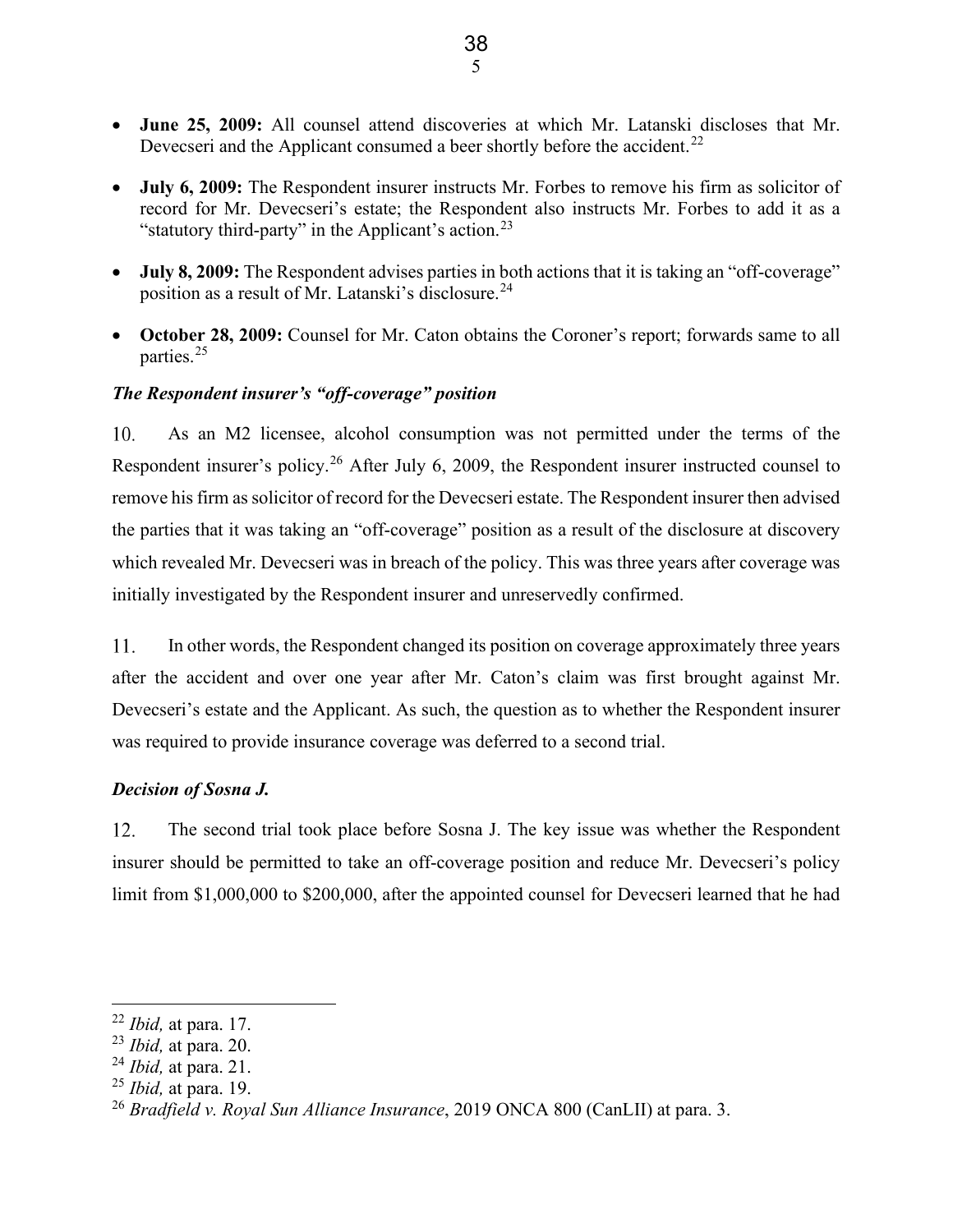been drinking before the accident contrary to the terms of his insurance policy (nearly three years after Mr. Eddy's investigation).<sup>[27](#page-8-0)</sup>

13. The position of the parties was clear. On the one hand, the Applicant contended that, since the Respondent defended Mr. Devecseri's estate (for over three years with no reservation of rights), and did not raise any coverage issues between June 2006 and July 2009, it could not raise a policy violation as a basis for denying coverage. The Applicant submitted the Respondent's conduct amounted to waiver or estoppel; that the Respondent's off-coverage position came far too late, and that there was evidence of both prejudice and detrimental reliance.

14. On the other hand, the Respondent insurer contended that "actual knowledge" is required for waiver and estoppel. As it never received information from Mr. Devecseri's estate, or from anyone else, that there was an actual policy violation, the Respondent sought for the action to be dismissed.

15. Sosna J. identified two seminal cases addressing waiver and estoppel as they apply to the issue of knowledge of a breach of an insurance policy: *Logel (Litigation Administrator of) v. Wawanesa Mutual Insurance Co.* and *Rosenblood Estate v. Law Society of Upper Canada*. [28](#page-8-1) Ultimately, Sosna J. adopted the reasoning of these decisions in determining that the Respondent insurer abandoned the right to rely on Mr. Devecseri's policy breach. In doing so, the Trial Judge made a number of key findings, including:

- that both Mr. Eddy and the Respondent insurer knew of Mr. Devecseri's M2 licence status; $^{29}$  $^{29}$  $^{29}$
- that they knew this status prohibited the operation of a vehicle with alcohol in his bloodstream and that such was a policy breach; $30$

<span id="page-8-0"></span><sup>27</sup> *Ibid,* at para. 5.

<span id="page-8-1"></span><sup>28</sup> *Logel (Litigation Administrator of) v. Wawanesa Mutual Insurance Co*., [2008] O.J. No. 3717 (Ont. S.C.); and *Rosenblood Estate v. Law Society of Upper Canada*, [1989] O.J. No. 240 (Ont. H.C.) (appeal dismissed, [1992] O.J. No. 3030 (Ont. C.A.).

<span id="page-8-2"></span><sup>&</sup>lt;sup>29</sup> Bradfield v. Royal and Sun Alliance Insurance Company of Canada, 2018 ONSC 4477 (CanLII), at para. 55.

<span id="page-8-3"></span><sup>30</sup> *Ibid,* at para. 55.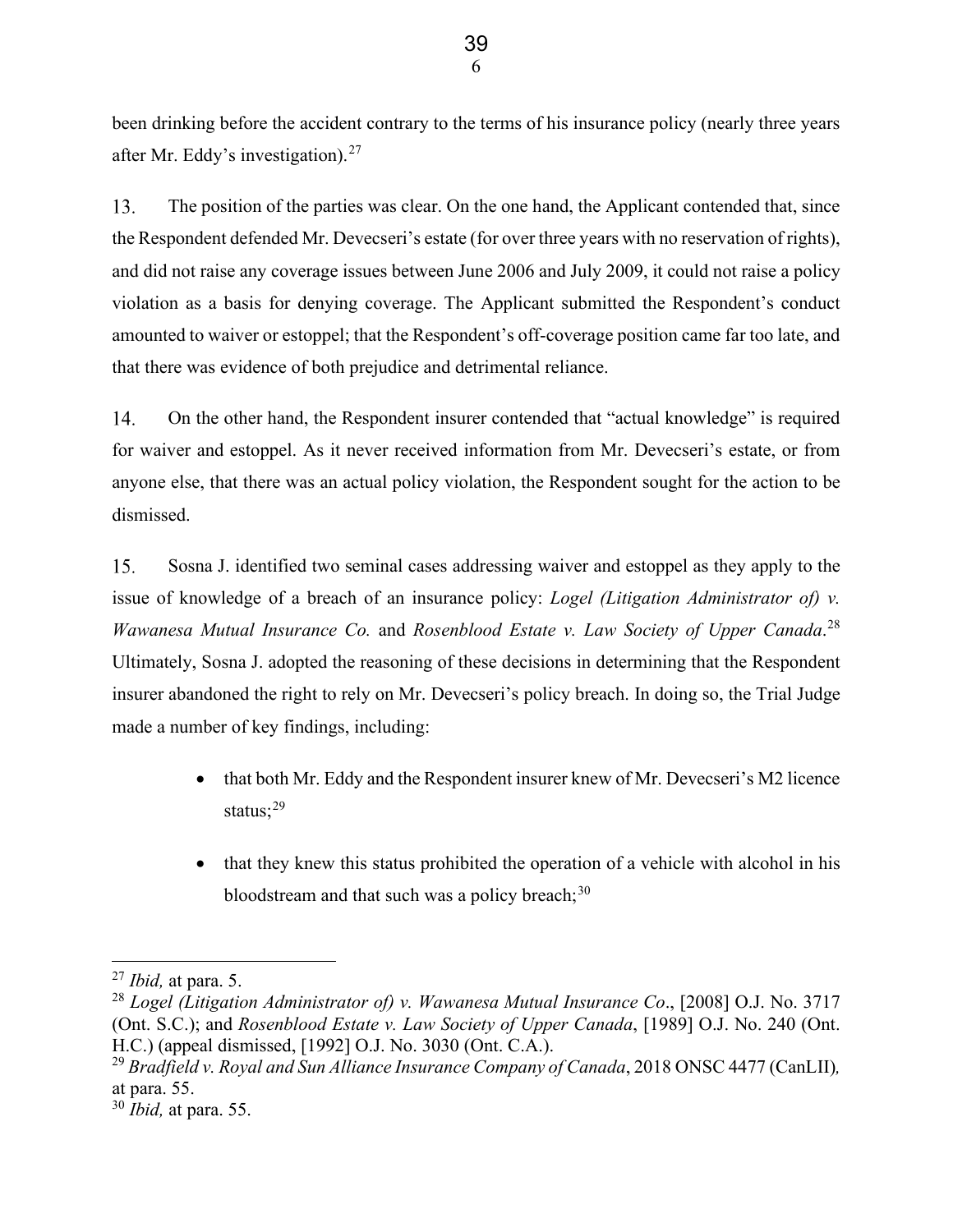- that the Respondent insurer specifically instructed Mr. Eddy to obtain a copy of the Coroner's report because they were "alive to the importance of such a report";<sup>[31](#page-9-0)</sup>
- that, as a matter of "common sense", in the context of an insurer's investigation of an accident involving a fatality, evidence of alcohol in the deceased's bloodstream is "clearly relevant" in determining whether there has been a policy breach; $32$  and
- that Mr. Forbes' notice of intent to defend and statement of defence and crossclaim formally indicated "we elect to defend" without the Respondent ever having set out any reservation or proposal of non-waiver agreement.<sup>[33](#page-9-2)</sup>

16. The Trial Judge held the Respondent insurer waived its right to rely on Mr. Devecseri's policy breach because it took its off-coverage position "too late", as in *Logel*. [34](#page-9-3) As such, the Trial Judge determined the Respondent was responsible to provide insurance coverage to Mr. Devecseri's estate.

# *Decision of the Court of Appeal*

The Respondent appealed the finding that it waived its right to deny coverage or was 17. estopped from doing so. The Court of Appeal allowed the appeal.<sup>[35](#page-9-4)</sup>

The central issue was what constituted "knowledge" under these circumstances. The trial 18. judge imputed knowledge to the Respondent insurer on the basis that the evidence was available. Although the Court of Appeal agreed that knowledge can be "inferred from conduct", citing *Canadian Federation of Students/Fédération canadienne des étudiant(e)s v. Cape Breton University Students' Union*,<sup>[36](#page-9-5)</sup> the Court determined there must be an "unequivocal intention to abandon rights known to the party waiving the right".<sup>[37](#page-9-6)</sup>

<span id="page-9-0"></span><sup>31</sup> *Ibid*., at para. 68.

<span id="page-9-1"></span><sup>32</sup> *Ibid,* at para. 58.

<span id="page-9-2"></span><sup>33</sup> *Ibid,* at para. 65.

<span id="page-9-3"></span><sup>34</sup> *Bradfield v. Royal Sun Alliance Insurance*, 2019 ONCA 800 (CanLII) at para. 6.

<span id="page-9-4"></span><sup>35</sup> *Ibid,* at para. 51-58.

<span id="page-9-5"></span><sup>36</sup> *Canadian Federation of Students/Fédération canadienne des étudiant(e)s v. Cape Breton University Students' Union*, 2015 ONSC 4093 (CanLII), at para. 129.

<span id="page-9-6"></span><sup>37</sup> *Bradfield v. Royal Sun Alliance Insurance*, 2019 ONCA 800 (CanLII) at para. 33.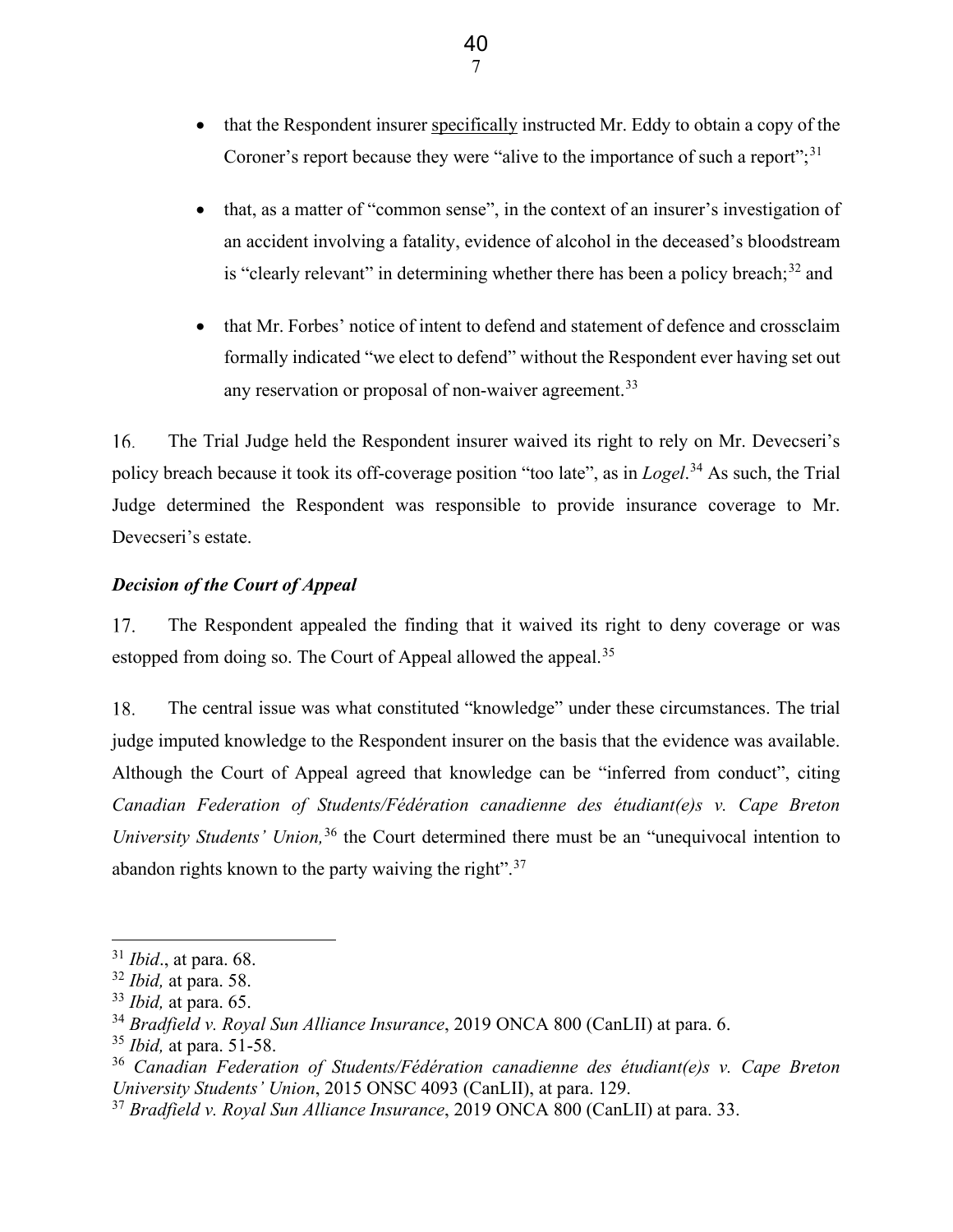The Court of Appeal considered, but ultimately distinguished, the decision in *Logel*. [38](#page-10-0) In 19. *Logel*, the insurer was prevented from taking an off-coverage position after it had initially agreed to defend. In this case, the Court of Appeal noted the Respondent insurer had no "actual knowledge" that Mr. Devecseri breached the policy by consuming alcohol until 2009.

For the Court of Appeal, such knowledge is not to be imputed except in cases where the 20. insurer has, but simply failed to appreciate the significance of, information as to the existence of a policy breach.<sup>[39](#page-10-1)</sup> Simply put, for the Court of Appeal, the Respondent insurer was not aware of the information contained in the Coroner's report and so had no actual knowledge until 2009. [40](#page-10-2) Further, the Court of Appeal took the position that there was no legal authority to support the argument that an insurer has an obligation to obtain a Coroner's report.<sup>[41](#page-10-3)</sup>

For the Court of Appeal, the Respondent insurer would have acted differently had it 21. obtained the report (a finding which suggests that not even Mr. Latanski's 2009 disclosure was enough to constitute actual knowledge), specifically "it would not have expended monies conducting further investigation and defending the claim."[42](#page-10-4) Despite the Court's finding, it is clear from the timeline of events in this case that the Coroner's report was not determinative of the Respondent insurer's position – it took the off-coverage position in July of 2009, months *before* receiving the report in October of that year.

22. Notwithstanding the Respondent insurer's specific decision to defend the claim and issue both a notice of intent to defend and statement of defence, the Court of Appeal also found no written waiver of Mr. Devecseri's breach of the policy, as required by s. 131(1) of the *Insurance Act*. [43](#page-10-5) The Court of Appeal also found that Respondent was not estopped from asserting a breach of policy as, again, it did not have actual knowledge of Mr. Devecseri's breach and there was "no prejudice to the insured".[44](#page-10-6)

<span id="page-10-0"></span><sup>38</sup> *Logel Estate v Wawanesa Mutual Insurance Company*, 2009 ONCA 252.

<span id="page-10-1"></span><sup>39</sup> *Bradfield v. Royal Sun Alliance Insurance*, 2019 ONCA 800 (CanLII) at para. 35.

<span id="page-10-2"></span><sup>40</sup> *Ibid,* at para. 37.

<span id="page-10-3"></span><sup>41</sup> *Ibid,* at para. 39.

<span id="page-10-4"></span><sup>42</sup> *Ibid,* at para. 39.

<span id="page-10-5"></span><sup>43</sup> *Ibid,* at para. 40.

<span id="page-10-6"></span><sup>44</sup> *Ibid,* at para. 42-50; 55.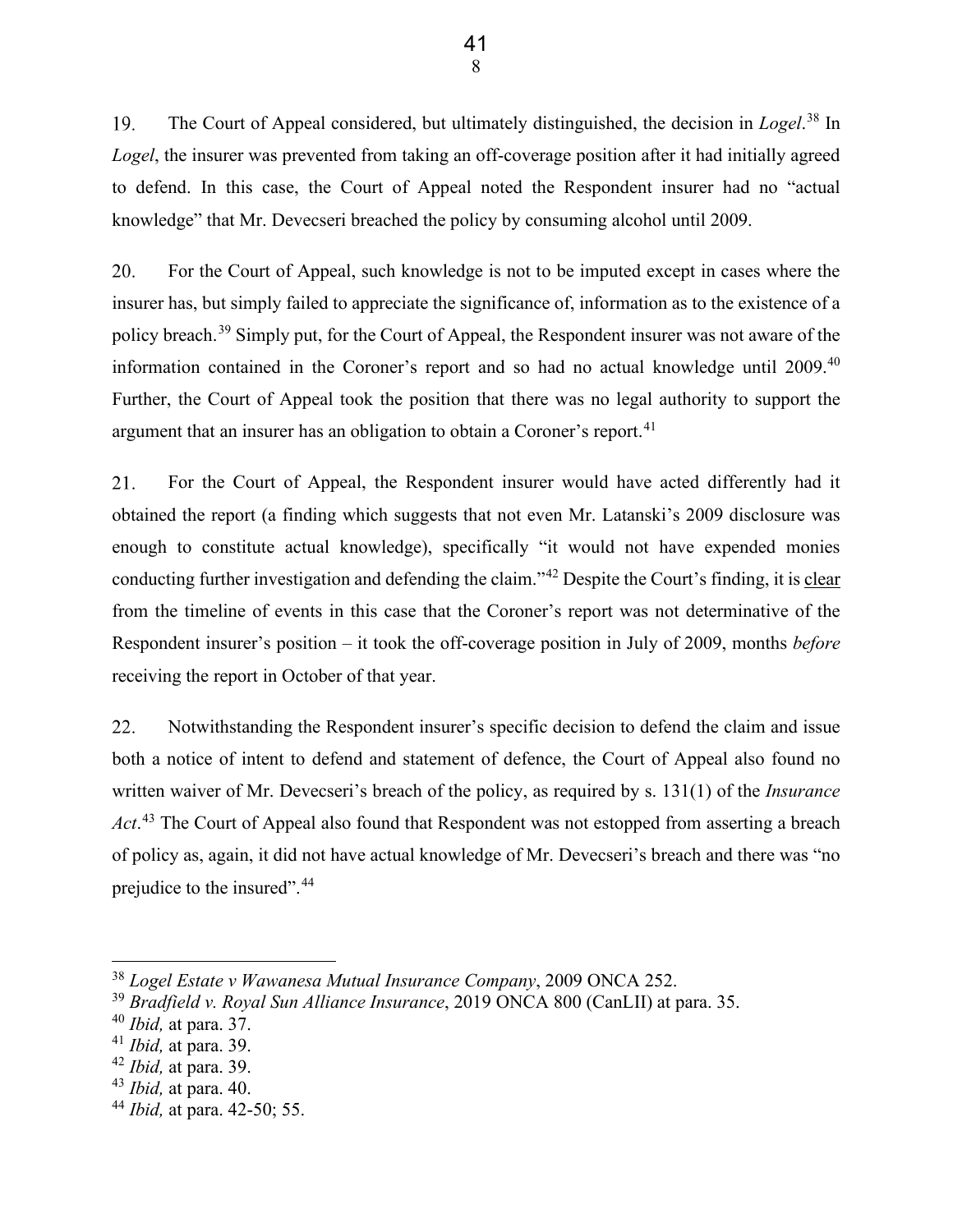### **PART II – STATEMENT OF ISSUES**

23. This leave application raises the following issue of national and public importance:

# **Issue 1: Should an insurer be permitted to deny coverage for breach of an insurance policy three years after electing to defend a claim?**

*What is the proper test to be used uniformly across Canada for determining the application of waiver and estoppel principles in insurance litigation? When is an insurer no longer entitled to adopt an "off-coverage" position in the litigation process? In the context of waiver and estoppel, what degree of "knowledge" is required on the part of an insurer?* 

### **PART III – STATEMENT OF ARGUMENT**

# **Issue 1: Should an insurer be permitted to deny coverage for breach of an insurance policy three years after electing to defend an accident claim?**

#### *The novelty of appellate authority & public importance*

 $24$ This Honourable Court has not considered the application of waiver and estoppel principles in the context of an insurer taking an "off-coverage" position since 1994, in *Saskatchewan River Bungalows Ltd. v. Maritime Life Assurance Co.*[45](#page-11-0) In the Court of Appeal below, the relevant jurisprudence and applicable principles of law have similarly not been addressed before this Honourable Court, or any Court of Appeal, for at least 10 years.

25. The issue of knowledge of a breach of an insurance policy, and related issues of waiver and estoppel by an insurer are matters of public importance, peripherally affecting both access to justice, and the Canadian public's reasonable understanding of the insurer/insured relationship. Notwithstanding its importance, there is currently a dearth of appellate authority on this subject – the most recent directly applicable case cited by the courts below was from 2009.

26. Although the Court of Appeal cites *Canadian Federation of Students/Fédération canadienne des étudiant(e)s v Cape Breton University Students' Union*, [46](#page-11-1) a 2015 decision of the Superior Court of Justice addressing waiver in the context of a student referendum and outstanding

<span id="page-11-0"></span><sup>45</sup> *Saskatchewan River Bungalows Ltd. v. Maritime Life Assurance Co.*, 1994 CanLII 100 (SCC), [1994] 2 SCR 490.

<span id="page-11-1"></span><sup>46</sup> *Canadian Federation of Students/Fédération canadienne des étudiant(e)s v Cape Breton University Students' Union*, 2015 ONSC 4093 (CanLII) at para. 129.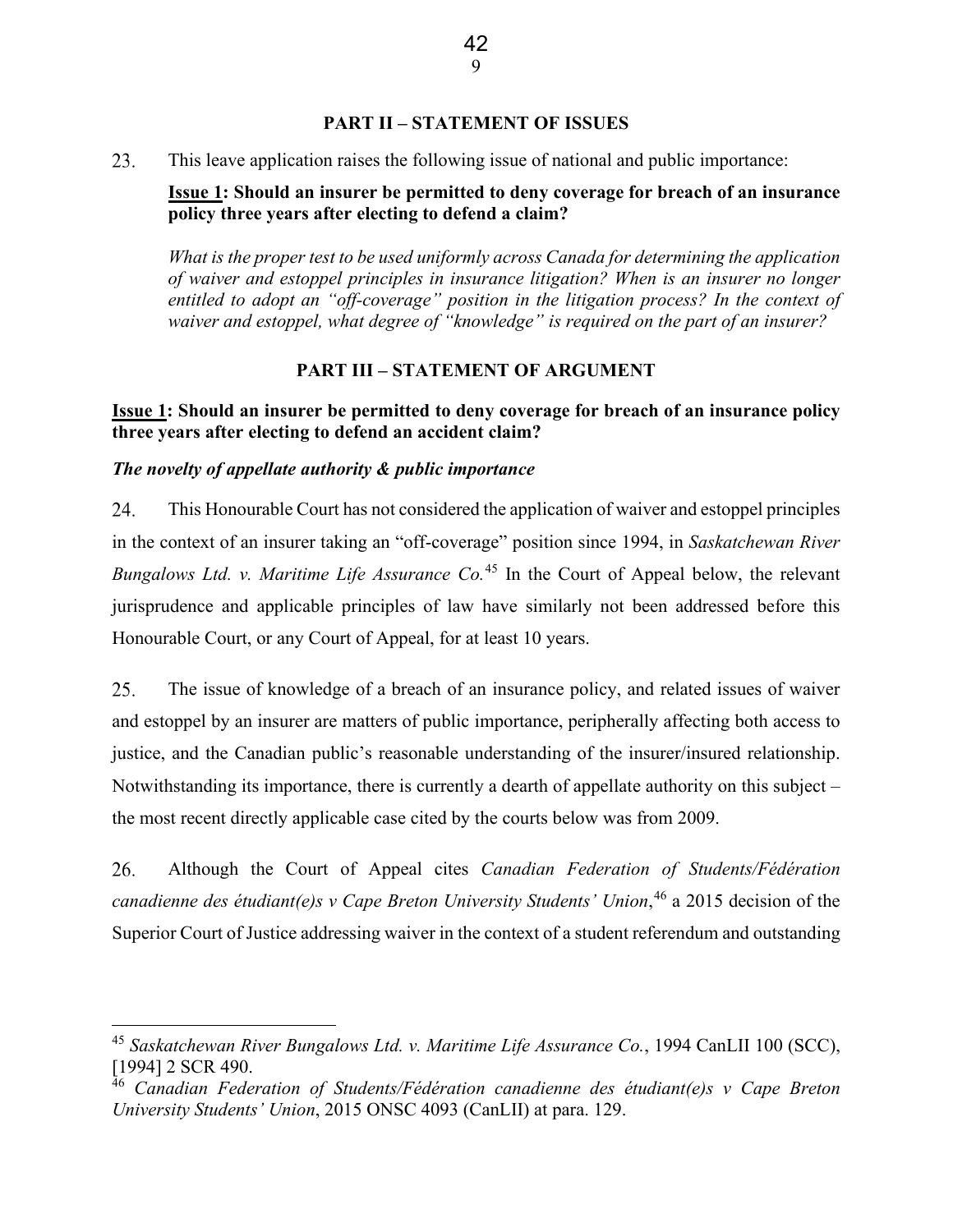membership fees, the principles discussed therein are simply lifted from *Saskatchewan River Bungalows Ltd. v. Maritime Life Assurance Co.*[47](#page-12-0)

Since that time, the juridical landscape has changed. $48$  In the absence of clear authority 27. from this Honourable Court on the subject of waiver and estoppel principles in the insurance litigation context, there is a significant schism in recent jurisprudence on the subject. For example, the decision of the Court of Appeal below in this case stands in stark contrast to very recent authority from the same Court and is at odds with results in other provinces and jurisdictions across Canada.[49](#page-12-2)

Whereas prior judicial authorities impose a more stringent standard of diligence upon 28. insurers, the decision of the Court of Appeal below is recklessly permissive of late assertion of non-coverage – this despite the Respondent insurer's initial decision to defend, and a notable absence of any steps taken to reserve that right before, during, or after litigation commenced. The Respondent insurer's conduct is not consistent with the practice of other insurers – for example, as recently recognized by the Court of Appeal in *Commonwell*: "Guarantee promptly issued a non-waiver agreement and a reservation of rights letter, and ultimately denied coverage".<sup>[50](#page-12-3)</sup>

29. The decision below raises an issue of public importance because the Court of Appeal's view – that the Respondent insurer's conduct does not give rise to waiver or estoppel, and results in no prejudice – opens the floodgates to late assertions and changes of position during ongoing litigation. In light of the "culture shift" advocated by this Honourable Court in *Hryniak*, should coverage issues like this be delayed? Indeed, should an insurance company be rewarded for doing so? Is it fair to the system, to all those currently awaiting civil trials and to insured consumers?

#### *Fundamental policy choice*

30. The Respondent insurer's position was that it had no knowledge of the breach until 2009, three years after having engaged and directed an adjuster to investigate coverage (and who failed

<span id="page-12-0"></span><sup>47</sup> *Ibid,* at para. 129; citing *Gu v. Tai Foong International Ltd.*, 2003 CanLII 20380 (ON CA) at paras. 40-41.

<span id="page-12-1"></span><sup>48</sup> *Hryniak v. Mauldin*, 2014 SCC 7 (CanLII), [2014] 1 SCR 87.

<span id="page-12-2"></span><sup>49</sup> See, for example, in *Alpine Forest & Food Market v. Axa Pacific Insurance*, 2004 BCSC 1731 (CanLII) and *Personal Insurance Company v. Richinger*, 2012 NWTSC 19 (CanLII). 50 *The Commonwell Mutual Insurance Group v. Campbell*, 2019 ONCA 668 (CanLII) at para. 11.

<span id="page-12-3"></span>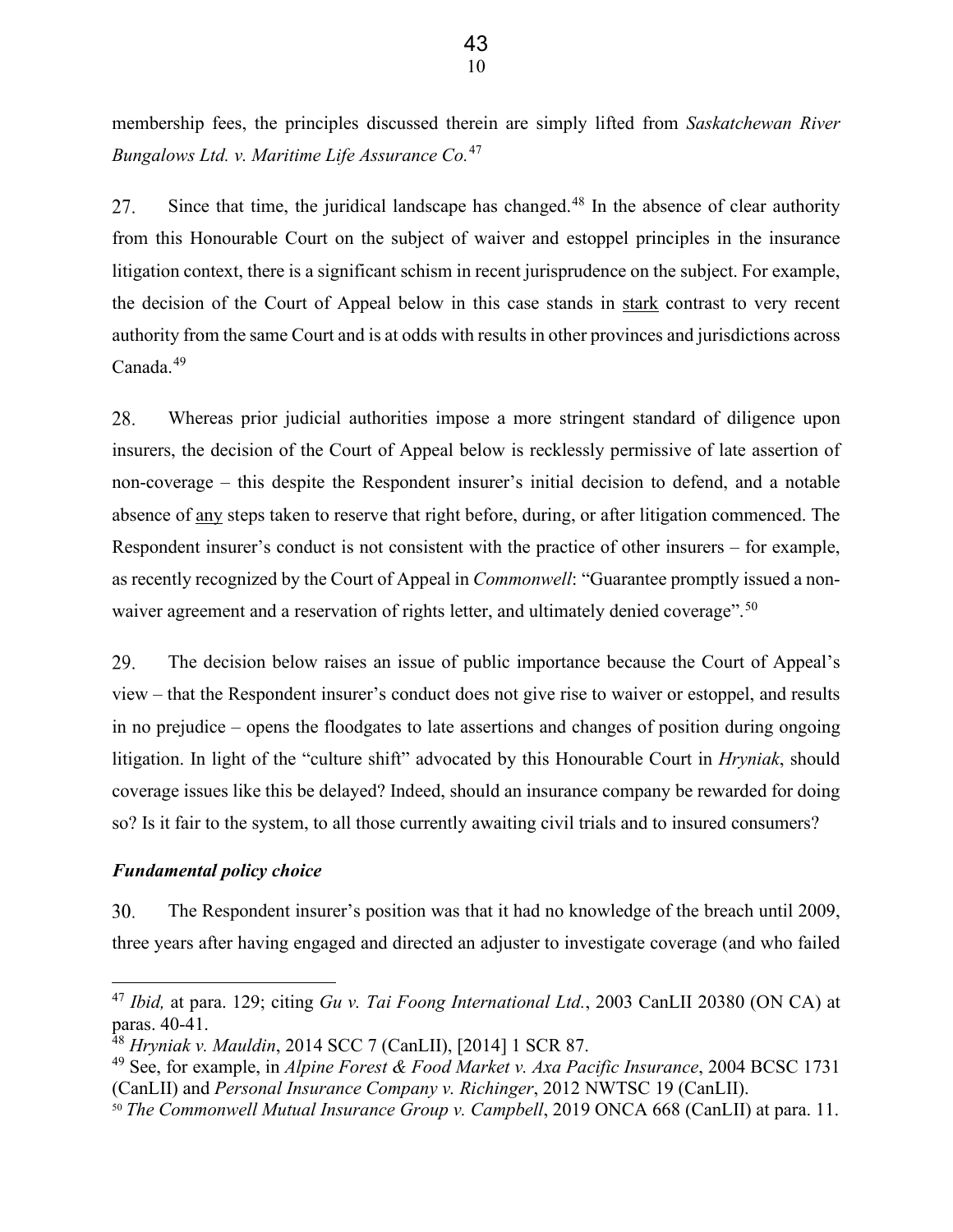to obtain what he was directed to obtain and was available). A similar position, that the insurer had no knowledge of a policy breach, is taken in many cases, including *Logel* (i.e. a decision relied on by Sosna J., and more recently, by the Court of Appeal in *Commonwell*).<sup>[51](#page-13-0)</sup> The question is, as a matter of sound policy, when an insurer does not know, should there not be an obligation on their part to investigate that in some way? Should an insurer be rewarded for being willfully blind? To allow this leads all parties to the litigation to believe that the coverage will be there. Should Canadian insured persons not be able to count on that?

In *Logel Estate v. Wawanesa Mutual Insurance Company*, [52](#page-13-1) the Court of Appeal regarded 31.

it as being "obvious" that taking an off-coverage position three years into an action was too late:

The appellant filed its Statement of Defence in July 2002. In the following three years, the action proceeded through discoveries, production and settlement discussions, including the dismissal of the action against two parties. Not until August 2005 did the appellant raise the potential coverage issue. In these circumstances, the motion judge was entitled to apply what Holland J. said in the factually similar case *Rosenblood Estate v. Law Society of Upper Canada*, 1989 CanLII 4221 (ON SC), [1989] O.J. No. 420 (S.C.), aff'd. [1992] O.J. No. 3030 (C.A.), namely, that "[i]n the present case the insurer finally took an off coverage position but … much too late." Moreover, in the context of the appellant electing to defend the action and taking many steps with respect to its defence over a three year period, it seems obvious, as it was to Holland J. and this court in *Rosenblood* Estate, that the respondent would be prejudiced if the appellant were allowed to raise a coverage issue three years into the action.<sup>[53](#page-13-2)</sup>

32. This approach is consistent in other Canadian jurisdictions. For example, in *Personal Insurance Company v. Richinger*, [54](#page-13-3) a decision of the Supreme Court of the Northwest Territories, the Court reviewed the same argument advanced by the Respondent insurer below – that it did not have full knowledge of its rights when it filed the statement of defence. In *Personal*, the insurer said that, until it received the coroner's report, it did not have full knowledge of the facts.<sup>[55](#page-13-4)</sup>

33. The Court responded as follows:

> Had the Personal wanted to reserve to itself the right to deny indemnity and defence, it should have taken the steps normally taken in its industry as set out in *Rosenblood Estate*

<span id="page-13-1"></span><span id="page-13-0"></span><sup>51</sup> *Ibid*. 52 *Logel Estate v. Wawanesa Mutual Insurance Company*, 2009 ONCA 252 (CanLII) at para. 7.

<span id="page-13-2"></span><sup>53</sup> *Ibid,* at para. 7.

<span id="page-13-3"></span><sup>54</sup> *Personal Insurance Company v. Richinger*, 2012 NWTSC 19 (CanLII).

<span id="page-13-4"></span><sup>55</sup>*Ibid,* at para. 34. Emphasis added.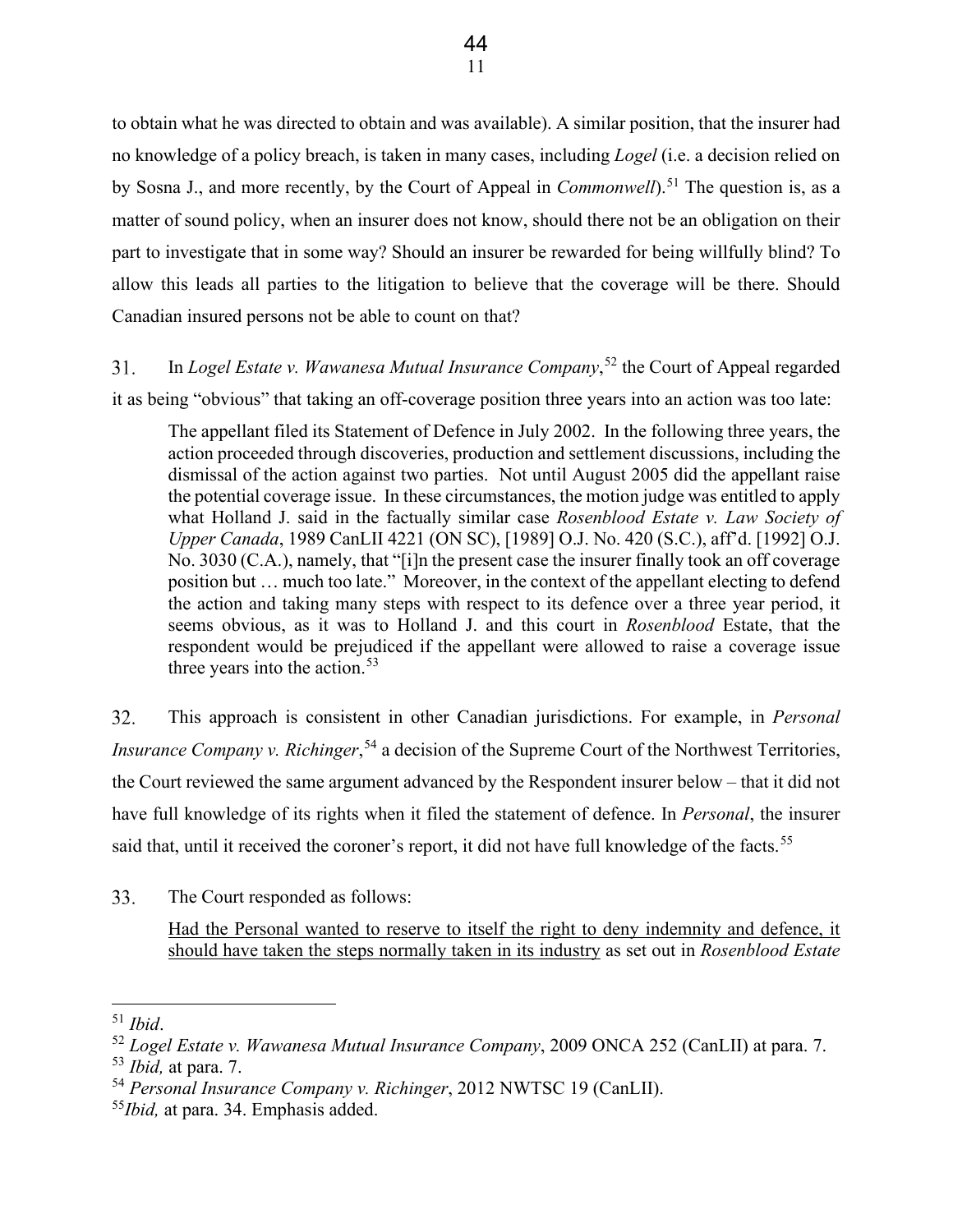*v. Law Society of Upper Canada*, (1989) 37 C.C.L.I. 142 at paragraph [64], appeal dismissed (1992), 16 C.C.L.I. (2d) 226:

When a claim is presented to an insurer the facts giving rise to the claim should be investigated. If there is no coverage then the insured should be told at once and the insurer should have nothing further to do with the claim if it wishes to maintain its off-coverage position. If coverage is questionable the insurer should advise the insured at once and in the absence of a non-waiver agreement or of an adequate reservation of rights letter defends the claim at its risk. In the present case the insurer finally took an off-coverage position but  $\ldots$  much too late.<sup>[56](#page-14-0)</sup>

34. This result was consistent with jurisprudence from British Columbia, including *Alpine Forest & Food Market v. Axa Pacific Insurance*. [57](#page-14-1) Significantly, the Court pointed out that the insurer did not attempt to obtain a non-waiver agreement or provide a reservation of rights letter. Just as in the case before this Honourable Court, the insurer defended the estate through to the point of examinations for discovery.<sup>[58](#page-14-2)</sup> The message these decisions send is that it is the business of the insurance company, when it takes a position in litigation, to secure its rights and interests.

# *What is the level of knowledge required on the part of an insurer before it can be taken to have expressed an 'unequivocal intention to abandon rights'?*

35. The central issue before the Court of Appeal below was what constitutes "actual knowledge". At a practical level, this case asks this Honourable Court to finally determine what is the level of knowledge required on the part of an insurer before it can be taken to have expressed an 'unequivocal intention to abandon rights'?<sup>[59](#page-14-3)</sup> Whereas the Trial Judge imputed knowledge of the breach to the insurer on the basis the evidence was available, and the Respondent insurer was aware of its right to obtain it, the Court of Appeal disagreed.

36. The decision of the Court of Appeal below established that knowledge of rights is only established when an insurer has "actual knowledge" of material facts constituting a breach of policy. For the Court of Appeal, the requirement is not whether the insurer *could* obtain the

<span id="page-14-0"></span><sup>56</sup> *Ibid,* at para. 35.

<span id="page-14-1"></span><sup>57</sup> *Alpine Forest & Food Market v. Axa Pacific Insurance*, 2004 BCSC 1731 (CanLII).

<span id="page-14-2"></span><sup>58</sup> *Personal Insurance Company v. Richinger*, 2012 NWTSC 19 (CanLII) at para. 37.

<span id="page-14-3"></span><sup>59</sup> *Bradfield v. Royal Sun Alliance Insurance*, 2019 ONCA 800 (CanLII) at para. 33.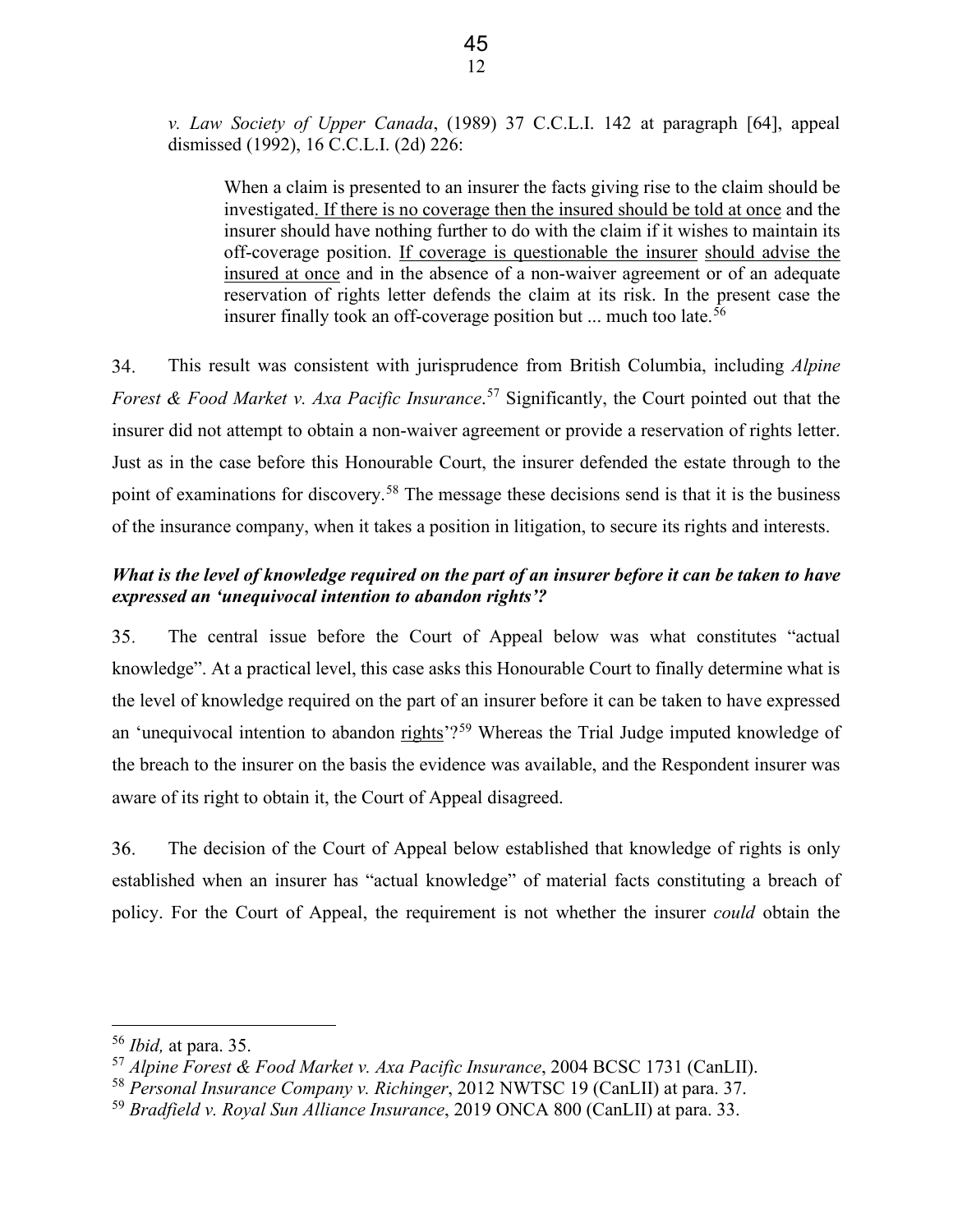material facts, but whether they *did* have the facts necessary to enable them to know of the policy breach.<sup>[60](#page-15-0)</sup>

37. As such, in a case where information confirming a policy breach *could* have been obtained through further investigation, there is no right or obligation on the insurer to investigate every reasonable possibility that the policy was breached.<sup>[61](#page-15-1)</sup>

38. The question for this Honourable Court is whether that should be the law. This issue raises a legal question of public importance for Canadians. The decision of the Court of Appeal below has the effect of decreasing an insurer's obligation to investigate and determine the extent of coverage in a timely fashion. The negative fallout for insured consumers and civil justice is apparent if that is the law.

### *Waiver and estoppel*

39. As noted by the Court of Appeal, waiver and estoppel are closely related. The basic idea is that a party should not be allowed to resile from a choice when it would be unfair to the other party to do so.<sup>[62](#page-15-2)</sup> The Court of Appeal also noted that both of these doctrines require "knowledge" – that, in order to find the Respondent insurer waived its right to rely on Mr. Devecseri's breach of the policy, there must be some evidence the Respondent insurer knows about it.<sup>[63](#page-15-3)</sup> In law, it is knowledge of rights that matters.

40. The Court of Appeal below takes this idea from *Saskatchewan River Bungalows Ltd. v. Maritime Life Assurance Co.* There, writing for a unanimous court, Major J. said:

Waiver occurs where one party to a contract or to proceedings takes steps which amount to foregoing reliance on some known right or defect in the performance of the other party….

Waiver will be found only where the evidence demonstrates that the party waiving had (1) a full knowledge of rights; and (2) an unequivocal and conscious intention to abandon them. The creation of such a stringent test is justified since no consideration moves from

<span id="page-15-0"></span><sup>60</sup> *Ibid,* at paras. 51-57.

<span id="page-15-1"></span><sup>61</sup> *Ibid,* at paras. 51-57.

<span id="page-15-2"></span><sup>62</sup> *Ibid,* at paras. 30-31.

<span id="page-15-3"></span><sup>63</sup> *Ibid,* at paras. 30-31.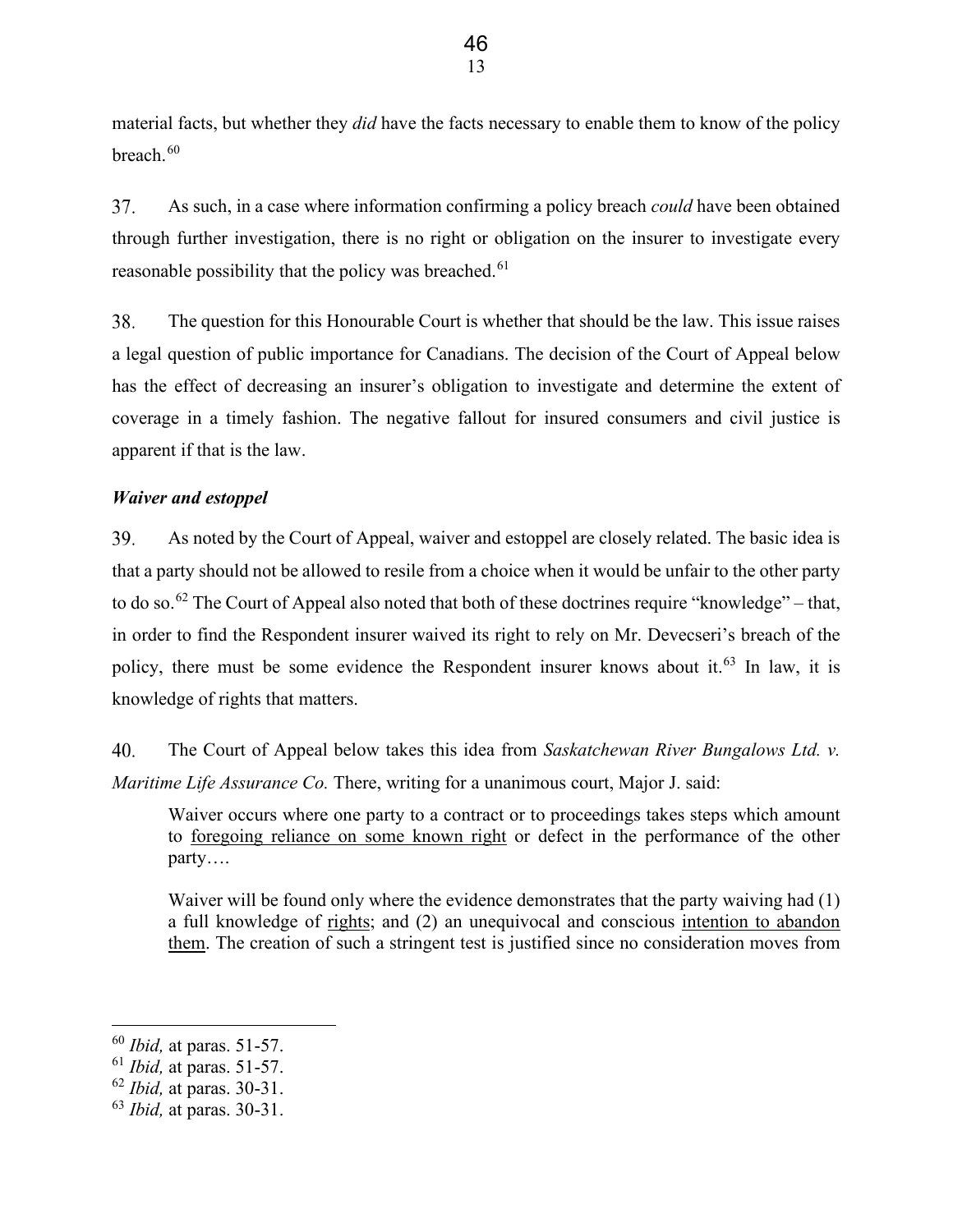the party in whose favour a waiver operates. An overly broad interpretation of waiver would undermine the requirement of contractual consideration.<sup>[64](#page-16-0)</sup>

41. With respect, should the Court of Appeal's application of *Saskatchewan Bungalows* not be informed by the contemporary insurance litigation landscape? Section 131(1) of the *Insurance Act*  provides as follows:

#### **Waiver and estoppel**

131(1) The obligation of an insured to comply with a requirement under a contract is excused to the extent that,

(a) the insurer has given notice in writing that the insured's compliance with the requirement is excused in whole or in part, subject to the terms specified in the notice, if any; or

(b) the insurer's conduct reasonably causes the insured to believe that the insured's compliance with the requirement is excused in whole or in part, and the insured acts on that belief to the insured's detriment.<sup>[65](#page-16-1)</sup>

42. Section  $131(1)$  is disjunctive. That means that, under s.  $131(1)(b)$ , where the insurer's conduct *reasonably causes* the insured Mr. Devecseri's estate and the Applicant to believe compliance with the policy is excused, the obligation to comply really is, for the purpose of the statute, excused. In that circumstance, the evidence is in the insurer's conduct and how it is reasonably interpreted by the insured.

43. That being said, under s. 131(1)(a), the Trial Judge had clear evidence that the insurer *did* provide notice of the insured's compliance – the Respondent insurer retained and instructed counsel to issue a notice of intent to defend and statement of defence in this case. For the Trial Judge, these documents formally state "we elect to defend". <sup>[66](#page-16-2)</sup> Neither of these documents reserved rights for the Respondent insurer to deny coverage on the basis of Mr. Devecseri's violation of the policy. In contemporary insurance litigation, shouldn't that mean something? In light of the decision below, should there not be a recognized duty on insurers to be clear about their position, and not to leave an insured (and other litigants) with a false belief that its interests are protected?

<span id="page-16-0"></span><sup>64</sup> *Saskatchewan River Bungalows Ltd. v. Maritime Life Assurance Co.*, 1994 CanLII 100 (SCC), [1994] 2 S.C.R. 490 at p. 500. [Emphasis added].

<span id="page-16-2"></span><span id="page-16-1"></span><sup>&</sup>lt;sup>65</sup> *Insurance Act*, RSO 1990, c I.8, s. 131(1).<br><sup>66</sup> *Bradfield v. Royal and Sun Alliance Insurance Company of Canada*, 2018 ONSC 4477 (CanLII) at para. 65.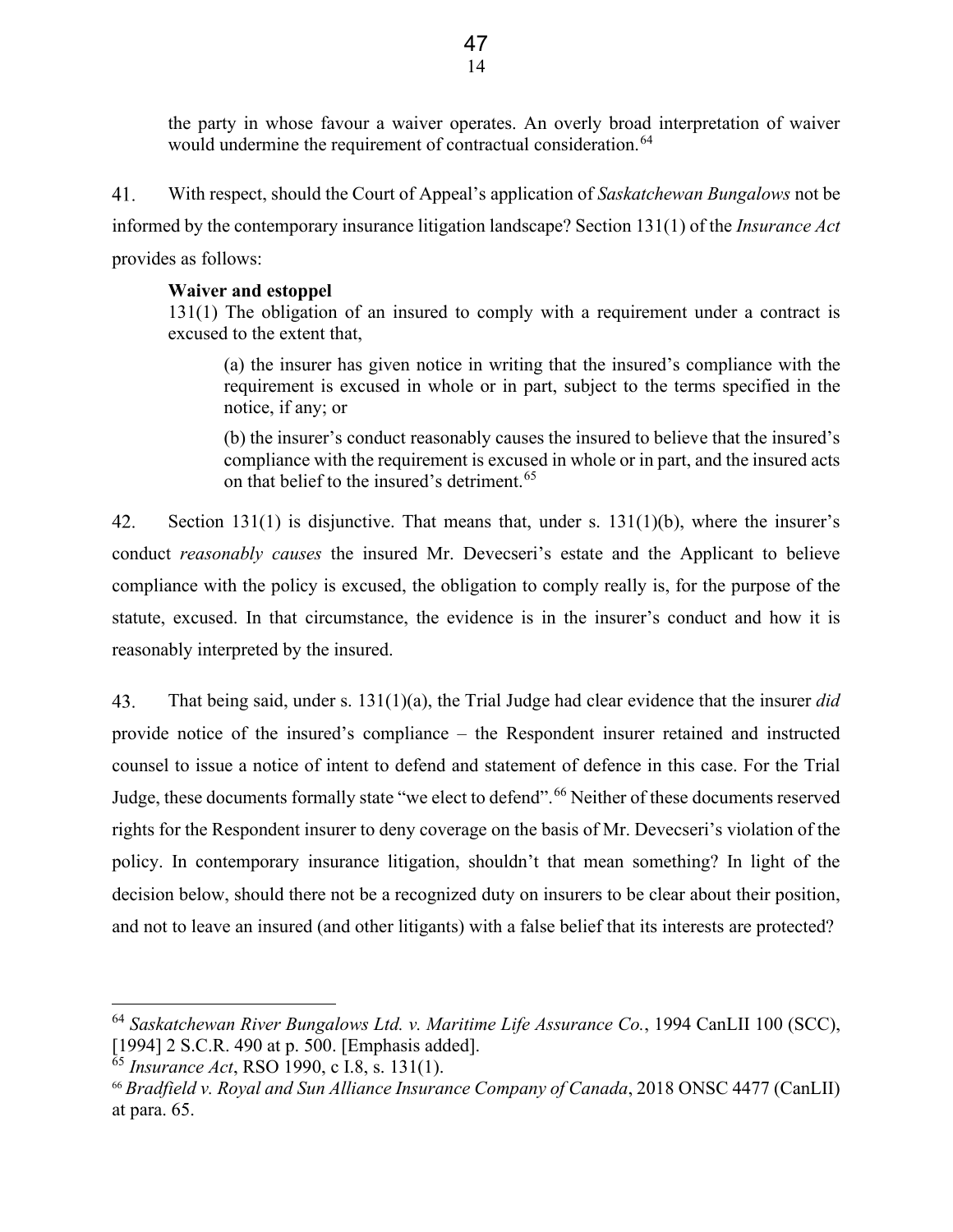44. Should an insurer not take steps to bring the possibility that the claim will be denied to the attention of the insured? "Non-waiver agreements" or "reservation of rights" letters are simple to produce and ensure that an insured clearly understands she or he may not be covered – providing an opportunity for the insured to take reasonable steps to prepare for that possibility.

45. In *The Commonwell Mutual Assurance Group v. Campbell*, the Court of Appeal pointed out "the general practice is to obtain a non-waiver agreement or to reserve rights" and noted that other insurance companies (The Guarantee Company of North America in that case) did this before denying coverage.[67](#page-17-0)

46. Sosna J. adopted the reasons of a similar case, *Logel (Litigation Administrator of) v. Wawanesa Mutual Insurance Co.*, [68](#page-17-1) which had been upheld by the Court of Appeal. As in *Logel*, Sosna J. found:

- the Respondent's failure to take an off-coverage position for three years during which the coroner's report existed and was available to it,
- its defence of the claim and its continued defence of the claim through discovery

amounted to a waiver by conduct of Mr. Devecseri's breach and/or that the Respondent should be estopped from taking that position.

With respect to estoppel, the Trial Judge applied what the Court said in *Logel*: that 47. prejudice is *presumed* where the insurer persisted for almost three years in its defence through production and discovery.

### *Clashing Court of Appeal decisions*

48. The Trial Judge determined that the doctrine of waiver and estoppel should apply in these circumstances. The Court of Appeal, in this case, disagreed. A few months earlier, in *Commonwell* 

<span id="page-17-0"></span><sup>67</sup> *The Commonwell Mutual Assurance Group v. Campbell*, 2018 ONSC 5899 (CanLII) at para. 32.

<span id="page-17-1"></span><sup>68</sup> *Logel (Litigation Administrator of) v. Wawanesa Mutual Insurance Co.*, [2008] O.J. No. 3717.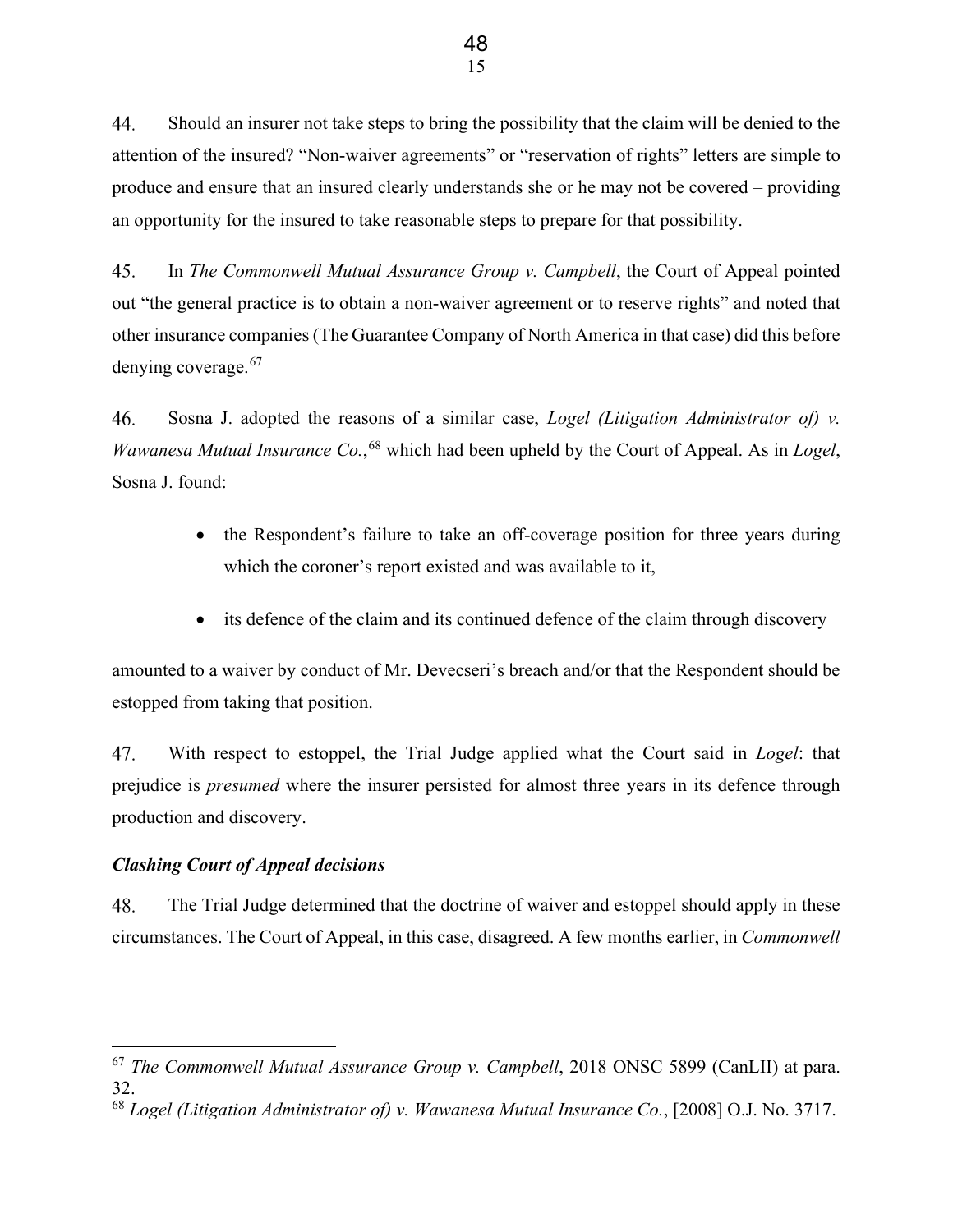*Mutual Insurance Group v. Campbell*,<sup>[69](#page-18-0)</sup> the Court of Appeal found, in similar circumstances, that the insurer had waived its right to deny coverage or was estopped from doing so.

49. These are two starkly conflicting messages from the Court of Appeal. In this case, the Court has said insurance companies need not be diligent in determining issues such as whether to cover a claim prior to the commencement of civil litigation. In *Commonwell*, the Court of Appeal states the opposite.

On August 16 2019, in *Commonwell Mutual Insurance Group v. Campbell*, the Court of  $50<sub>1</sub>$ Appeal was confronted with the same problem later addressed in this case, only in circumstances where the insured was involved in a dirt bike accident. In June 2015, without securing a nonwaiver agreement or issuing a reservation letter (just as in this case), Commonwell took the following steps:

- appointed a lawyer to defend the claim,
- exchanged pleadings with opposing counsel,
- made tactical decisions with respect to who would be joined in the action; and
- issued a crossclaim. $70$

51. In January of 2016, only after opposing counsel asked whether there was any issue about coverage did Commonwell inquire further and determine they would be denying coverage. The reason: the policy did not cover liability arising from the use of an unregistered dirt bike.<sup>[71](#page-18-2)</sup> With respect, this is the exact same type of 'knowledge' problem confronted by the Court of Appeal below – Commonwell knew the accident involved a dirt bike, and so knew or ought to have known whether the accident would be covered.

52. Just as in this case, the Application Judge determined that the litigation was sufficiently "well advanced" to result in detrimental reliance and the insurer was prevented from denying coverage on both a waiver and estoppel theory. Whereas the Court of Appeal below found there

<span id="page-18-0"></span><sup>69</sup> *The Commonwell Mutual Insurance Group v. Campbell*, 2019 ONCA 668 (CanLII).

<span id="page-18-1"></span><sup>70</sup> *Ibid,* at paras. 3, 11.

<span id="page-18-2"></span><sup>71</sup> *Ibid,* at para. 4.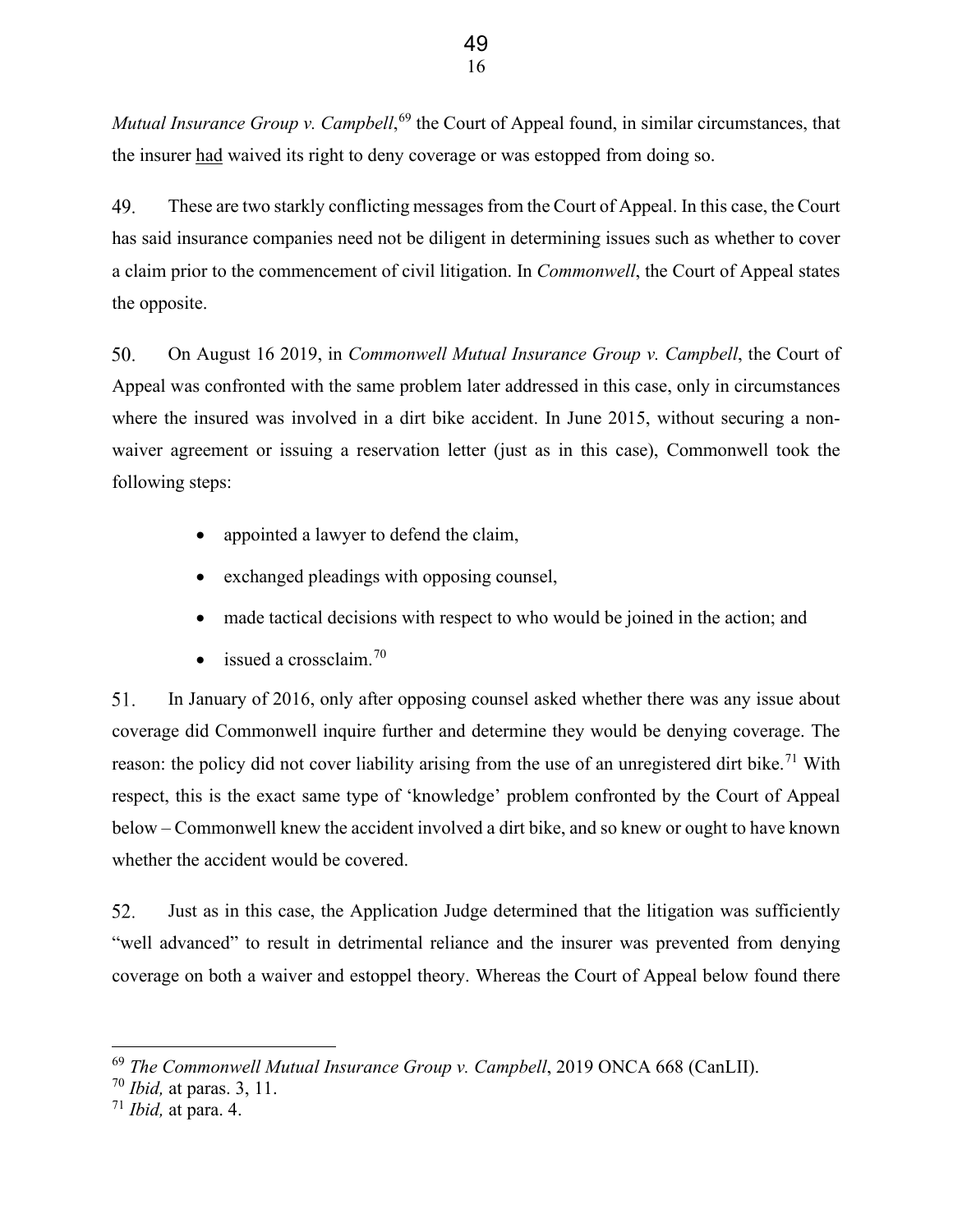was no prejudice caused by the Respondent insurer's conduct, the Court of Appeal in *Commonwell*  affirmed the Application Judge's decision:

In these circumstances, the application judge was entitled to conclude that the litigation was well-advanced, and to infer that allowing Commonwell to now assert that there is no coverage and therefore no duty to defend Mr. Campbell would be detrimental to him.<sup>[72](#page-19-0)</sup>

In light of the stark difference between the Court in *Commonwell* and the Court below, the 53. Court of Appeal is clearly divided on the degree to which an insurer is obliged to carry out diligent investigation and determine the extent to which it will cover a claim. The Court below considered the same issue twice, weeks apart, and produced completely different answers. As such, this Honourable Court has a clear choice before it: which Court of Appeal got it right?

# *When does "actual knowledge" happen?*

54. The Court of Appeal decision fails to recognize that an insurer's duty to defend is based on the *possibility* rather than the fact of coverage, a point clearly set out by the Court in *Commonwell*. This is so because, as a practical matter, the decision whether to defend has to be made before the duty to indemnify can be finally determined.<sup>[73](#page-19-1)</sup>

55. Here, the Coroner's report came into existence 92 days from the date of accident and 84 days after the Respondent insurer retained the insurance adjuster. The adjuster's report specifically acknowledged the Respondent's direction to obtain a copy of the Coroner's report, but for reasons unexplained, no steps were taken to do so.<sup>[74](#page-19-2)</sup>

56. At the end of the day, it seems the Coroner's report was irrelevant to the key decision the Respondent needed to make: to cover or not to cover. Although the Applicant doesn't have exact knowledge, that decision was likely reached sometime between June 25 and July 8 of 2009, months before the Respondent had "actual knowledge" of Mr. Devecseri's blood alcohol levels, aside from Mr. Latanski's statements. In any event the Statements of Claim issued in October 2007 and May 2008 both contained allegations of alcohol consumption by Devesceri - known by his Insurer to have a restricted M2 licence requiring a zero alcohol level while driving - such that the unqualified

<span id="page-19-0"></span><sup>72</sup> *Ibid,* at para. 13. Emphasis added.

<span id="page-19-1"></span><sup>73</sup> *Ibid*., at para. 20.

<span id="page-19-2"></span><sup>74</sup> *Bradfield v. Royal and Sun Alliance Insurance Company of Canada*, 2018 ONSC 4477 (CanLII) at para. 64.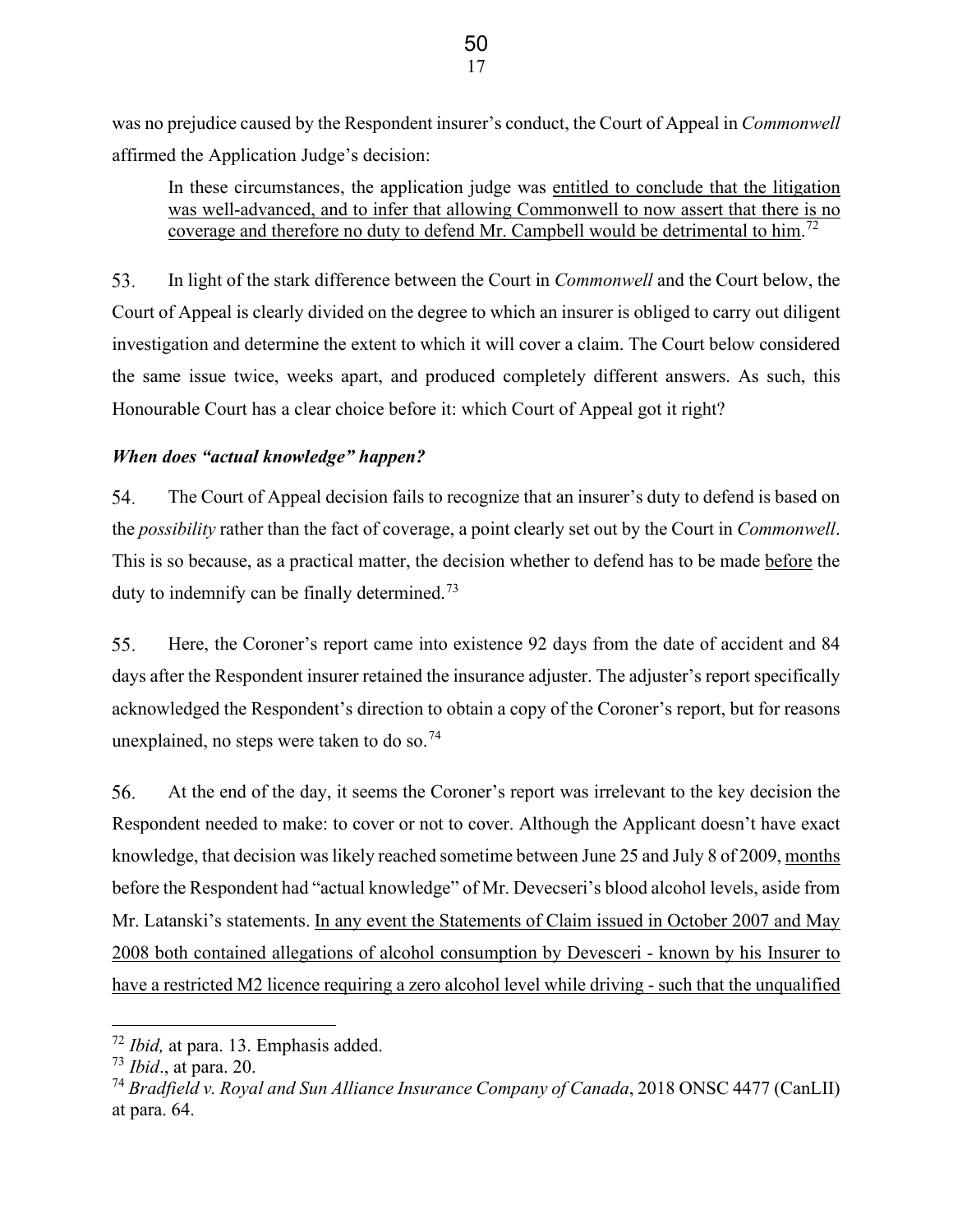defences provided by the Respondent Insurer without any reservation of rights amounted to waiver even assuming the Respondent Insurer did not have the actual evidence or knowledge of such evidence.

# *The decision below sends the wrong message*

Consider the application of the Court of Appeal's reasoning in other legal contexts, for 57. example in the context of the *Limitations Act*[75](#page-20-0) – can we not assume that the Respondent insurer knew or *ought to have known* that Mr. Devecseri's blood alcohol levels exceeded the legal limit for an M2 licence-holder, thereby violating their policy?

58. For example, in Ontario, [s. 5\(1\)](https://www.canlii.org/en/on/laws/stat/so-2002-c-24-sch-b/latest/so-2002-c-24-sch-b.html#sec5subsec1_smooth) of the *Limitations Act* provides that a claim is discovered on the earlier of,

(a) the day on which the person with the claim first knew,

(i) that the injury, loss or damage had occurred,

(ii) that the injury, loss or damage was caused by or contributed to by an act or omission,

(iii) that the act or omission was that of the person against whom the claim is made, and

(iv) that, having regard to the nature of the injury, loss or damage, a proceeding would be an appropriate means to seek to remedy it; and

(b) the day on which a reasonable person with the abilities and in the circumstances of the person with the claim first ought to have known of the matters referred to in clause (a).

59. Similar to the language contained at s. 161(1) of the *Insurance Act*, the factors listed in s. 5(1) of the *Limitations Act* are conjunctive. This means that a claim is discovered on the day a plaintiff is actually aware of the factors listed in (a) *or* until a reasonable person, with the abilities and in the circumstances of the plaintiff, first ought to know of all of those matters.<sup>[76](#page-20-1)</sup>

<span id="page-20-0"></span><sup>75</sup> *Limitations Act, 2002*, SO 2002, c 24, Sch B.

<span id="page-20-1"></span><sup>76</sup> *Longo v. MacLaren Art Centre Inc*., 323 O.A.C. 246, at para. 41 and *Crombie Property Holdings Ltd. v. McColl-Frontenac Inc.*, 2017 ONCA 16 (CanLII), 406 D.L.R. (4th) 252, at para. 35, leave to appeal refused, [2017] S.C.C.A. No. 85.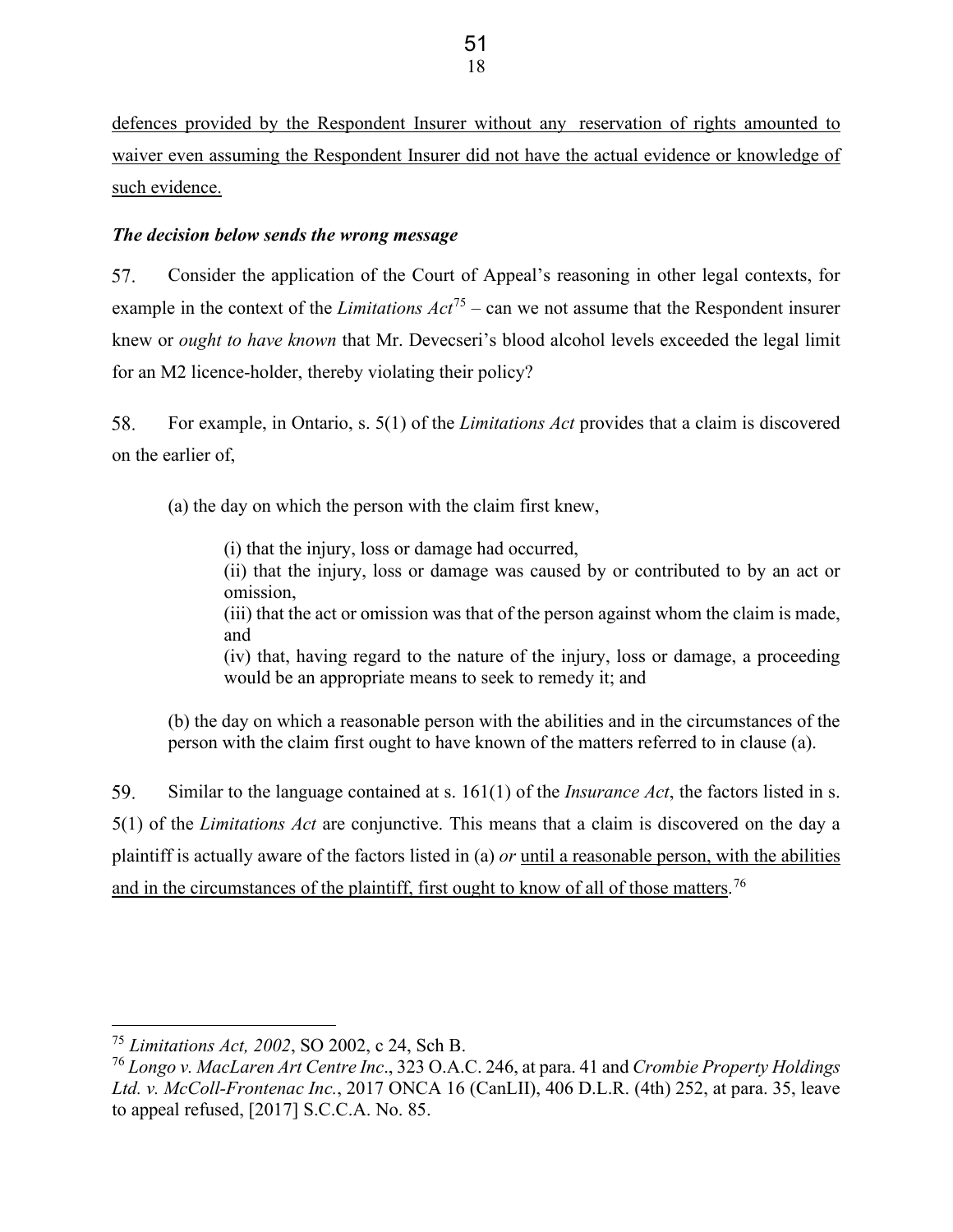60. Here, we're dealing with an insurer – as noted by Lack J. in *Logel*, it is an insurer's **business** to assess claims and determine whether they are covered by the policies of insurance that it issues.[77](#page-21-0) Canadians rely on their insurers to know if they are covered.

### *Why this matters in real terms*

61. The decision of the Court of Appeal signals that insurers are not required to diligently investigate to determine coverage before trial, finding that no prejudice results where an insurer fails to do so. In *Commonwell*, the Court of Appeal said the exact opposite; rejecting the insurer's assertion that an insured person must identify some specific misstep on the part of the insurer before it can be determined that prejudice results:

We do not accept that to prove prejudice Mr. Campbell is obliged to identify missteps that have occurred; this is an unrealistic and unnecessary burden to impose at this stage in the litigation. The immediate point is that as a result of Commonwell's conduct, Mr. Campbell allowed Commonwell to prosecute the defence of his case for close to a year without taking charge of his own defence.[78](#page-21-1)

62. Moreover, the Court of Appeal compared Commonwell's conduct to that of other insurers to demonstrate the need for diligence in these circumstances:

Commonwell has not persuaded us that the application judge made a palpable and overriding error in finding detrimental reliance. Immediately upon being served with a statement of claim in April 2015, Mr. Campbell contacted his insurance broker and was put in touch with adjustors for Guarantee and Commonwell. Guarantee promptly issued a non-waiver agreement and a reservation of rights letter, and ultimately denied coverage. To the contrary, instead of taking similar prudent steps Commonwell appointed counsel for Mr. Campbell. An investigation of Mr. Campbell's potential liability was then undertaken. A detailed statement of defence was prepared. Tactical decisions were made relating to who would be joined in the action, and crossclaims were issued. The tactical decision not to have a jury trial was made.<sup>[79](#page-21-2)</sup>

63. The question is: which of these two visions for Canadian insurance litigation should be preferred? How should Canadian insurers be incentivized to behave? Without this Honourable Court's intervention, the same reasoning adopted by the Court of Appeal below may be applied to

<span id="page-21-0"></span><sup>77</sup> *Bradfield v. Royal and Sun Alliance Insurance Company of Canada*, 2018 ONSC 4477 (CanLII) at 43; citing *Logel (Litigation Administrator of) v. Wawanesa Mutual Insurance Co*., [2008] O.J. No. 3717 (Ont. S.C.).

<span id="page-21-2"></span><span id="page-21-1"></span><sup>78</sup> *The Commonwell Mutual Insurance Group v. Campbell*, 2019 ONCA 668 (CanLII) at para. 15. <sup>79</sup> *Ibid,* at para. 11.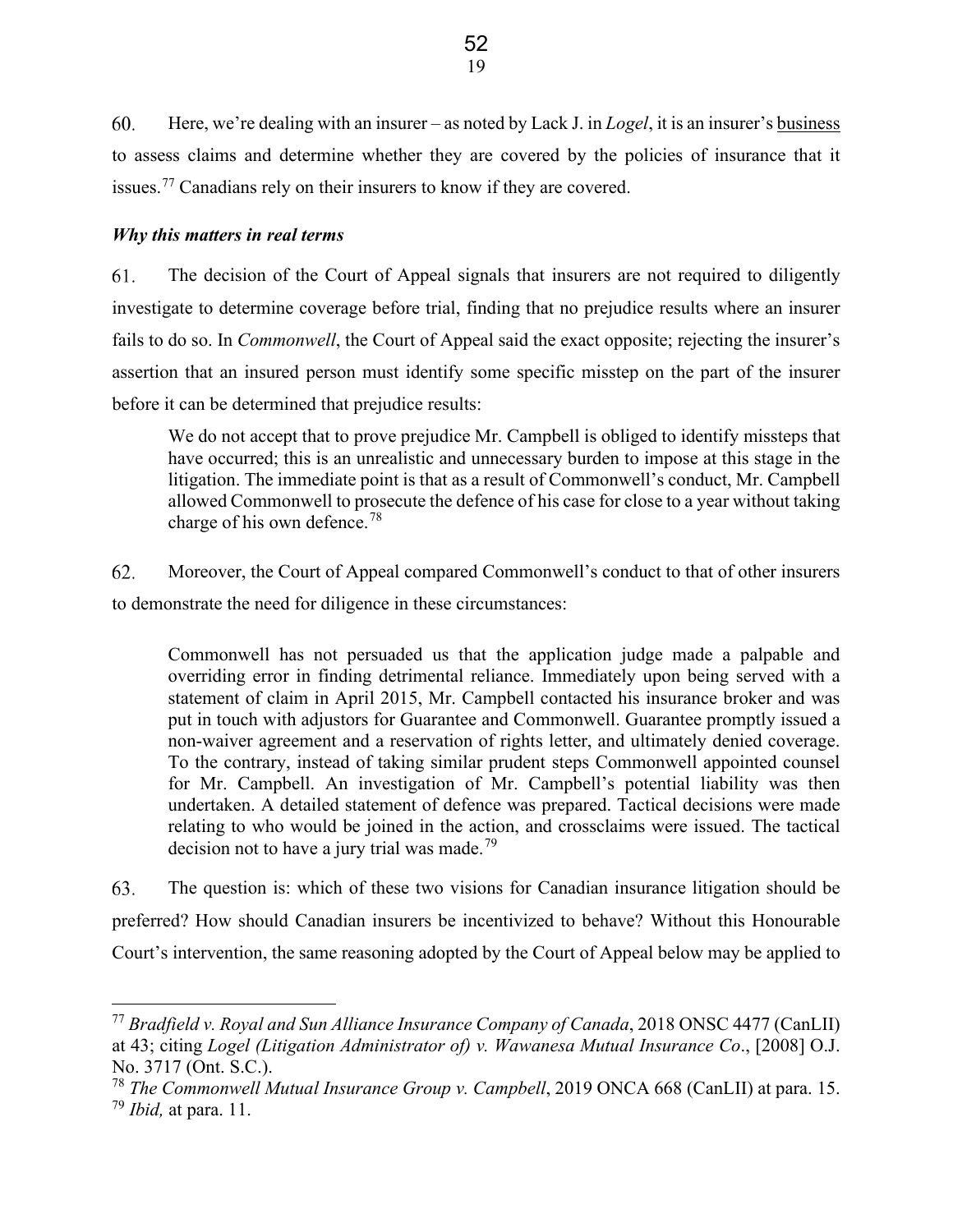insurance claims beyond the motor vehicle accident context. Leave to appeal should be granted because the Court of Appeal decision below opens the floodgates to late coverage denials in the litigation of all insurance claims.

#### Conclusion: The Public Importance of the Issues Raised

64. The issues in this case raise a number of fundamental, practical questions that, by reason of their significance for timely determinations of coverage for consumers in all future cases, are matters of public importance which ought to be decided by this Court.<sup>80</sup> This is an appropriate case for leave to appeal to the Supreme Court of Canada. The issues were placed squarely before the Court of Appeal below, on an extensive factual record developed for the express purpose of answering them and the Court below has provided direction which is out of step with its own pronouncements and those of this Honourable Court.

#### PART IV – SUBMISSIONS ON COSTS

65 The Applicant respectfully requests costs of this application to be granted in the cause.

#### PART V - ORDER SOUGHT

66. The Applicant requests that leave to appeal be granted, with costs in the cause.

ALL OF WHICH IS RESPECTFULLY SUBMITTED THIS, 6th day of December, 2019.

Lucluj, as a jut of

Todd J. McCarthy

Counsel for the Applicant

20

<sup>80</sup> Supreme Court Act, s. 40.